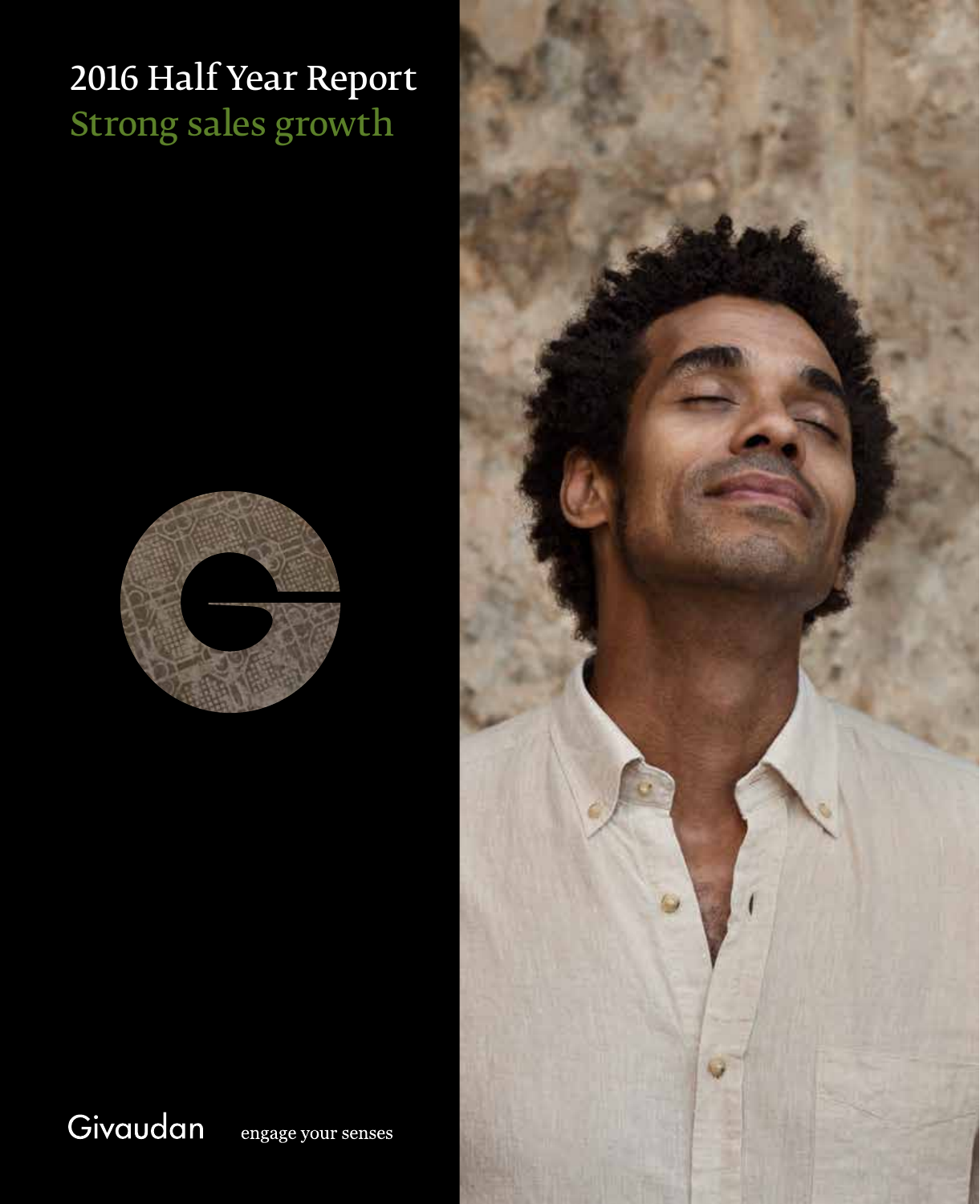

# Our profile

# Givaudan captures the essence of the moment, bringing you memorable fragrances and flavours to be enjoyed throughout the day.

We are proud to be the industry leader, with approximately 25% of market share of the fragrance and flavour industry. To stay in front, we challenge ourselves daily, inspire our partnerships across the globe, and serve our customers with heart and soul.

Together with our customers in the food, beverage, consumer goods and fragrance and cosmetics industries, we create products that delight consumers the world over. With a passion to understand consumer preferences and a relentless drive to innovate, we are at the forefront of creating scents and tastes that touch consumers' emotions.

| <b>Table of contents:</b>            |  |  |  |
|--------------------------------------|--|--|--|
| 02 Key figures                       |  |  |  |
| <b>03</b> At a glance                |  |  |  |
| <b>04</b> Business performance       |  |  |  |
| <b>06</b> Fragrance Division         |  |  |  |
| <b>07</b> Flavour Division           |  |  |  |
| <b>08</b> Half Year Financial Report |  |  |  |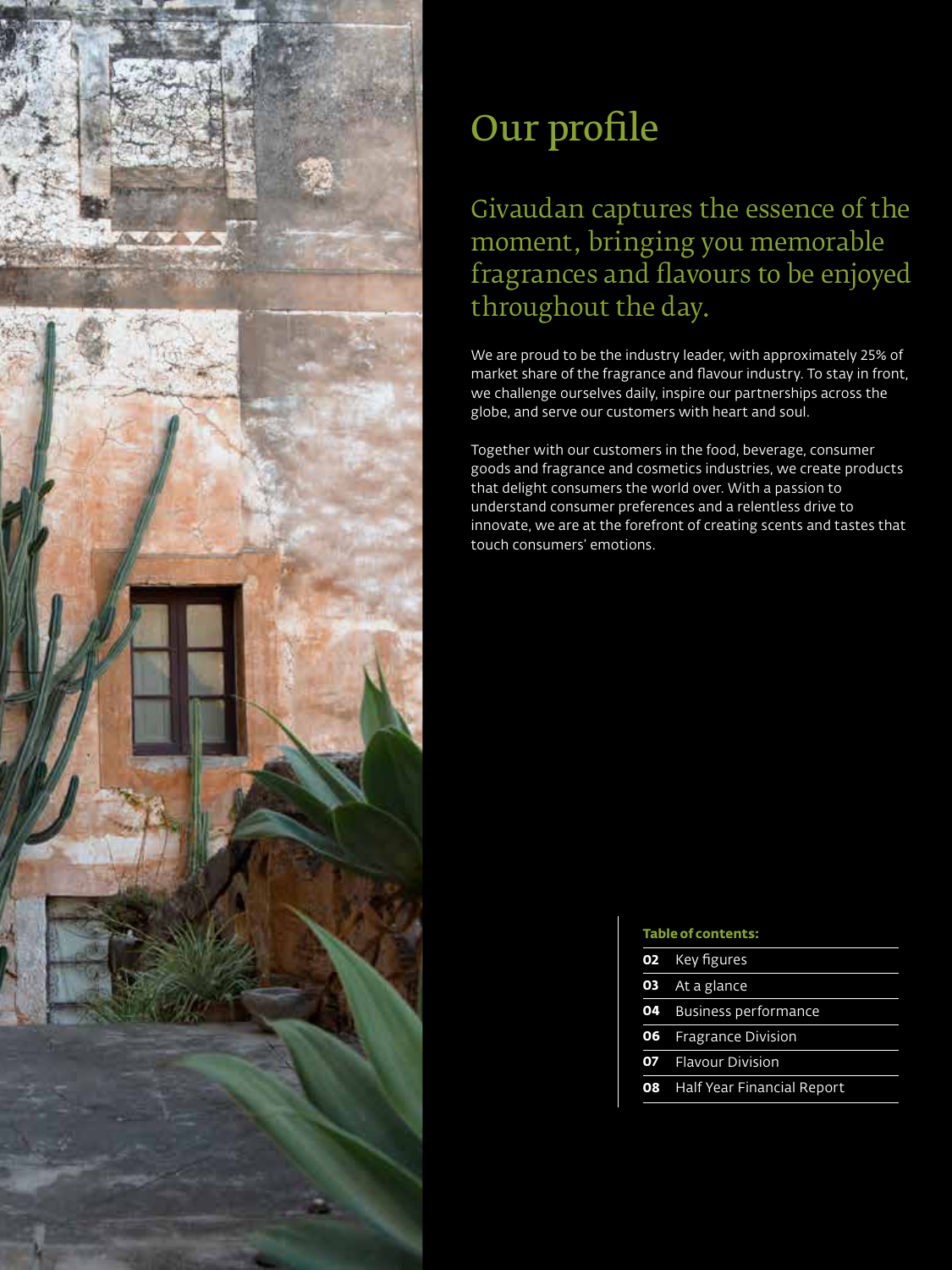# Key figures First half of 2016

- Sales of CHF 2.3 billion, up 6.2% on a like-for-like basis\*
- Project pipeline and win rates sustained at a high level
- EBITDA of CHF 638 million in 2016
- EBITDA margin improved to 27.3% from 25.9% in 2015
- Net income of CHF 368 million, up 7.6% year-on-year
- Free cash flow of 7.4% of sales, compared to 11.4% in 2015



27.3% EBITDA margin

| For the six months ended 30 June, in millions of Swiss francs, except for earnings per share data | 2016  | 2015 <sup>b</sup> |
|---------------------------------------------------------------------------------------------------|-------|-------------------|
| <b>Group Sales</b>                                                                                | 2,334 | 2,184             |
| Fragrance sales                                                                                   | 1,132 | 1,023             |
| Flavour sales                                                                                     | 1,202 | 1,161             |
| Like-for-like sales growth                                                                        | 6.2%  | 1.3%              |
| <b>Gross profit</b>                                                                               | 1,093 | 1,016             |
| as % of sales                                                                                     | 46.8% | 46.5%             |
| <b>EBITDA</b> <sup>a</sup>                                                                        | 638   | 566               |
| as % of sales                                                                                     | 27.3% | 25.9%             |
| <b>Operating income</b>                                                                           | 500   | 428               |
| as % of sales                                                                                     | 21.4% | 19.6%             |
| Income attributable to equity holders of the parent                                               | 368   | 342               |
| as % of sales                                                                                     | 15.7% | 15.6%             |
| Operating cash flow                                                                               | 237   | 341               |
| as % of sales                                                                                     | 10.2% | 15.6%             |
| Free cash flow                                                                                    | 174   | 248               |
| as % of sales                                                                                     | 7.4%  | 11.4%             |
| Earnings per share - basic (CHF)                                                                  | 40.00 | 37.15             |

a) EBITDA: Earnings Before Interest (and other financial income (expense), net), Tax, Depreciation and Amortisation. This corresponds to operating income before depreciation, amortisation and impairment of long-lived assets.

b) Previous year figures have been restated in early adoption of IFRS 9 (see Note 3)

|                                                       |        | <b>30 June</b> 31 December |
|-------------------------------------------------------|--------|----------------------------|
| in millions of Swiss francs, except for employee data | 2016   | 2015                       |
| Current assets                                        | 2,278  | 2,279                      |
| Non-current assets                                    | 3,881  | 4,003                      |
| <b>Total assets</b>                                   | 6,159  | 6,282                      |
| Current liabilities                                   | 1,164  | 1,014                      |
| Non-current liabilities                               | 2,061  | 1,853                      |
| Equity                                                | 2,934  | 3,415                      |
| Total liabilities and equity                          | 6,159  | 6,282                      |
| <b>Number of employees</b>                            | 10,032 | 9,907                      |

\* Like-for-like excludes the impact of currency, acquisitions and disposals.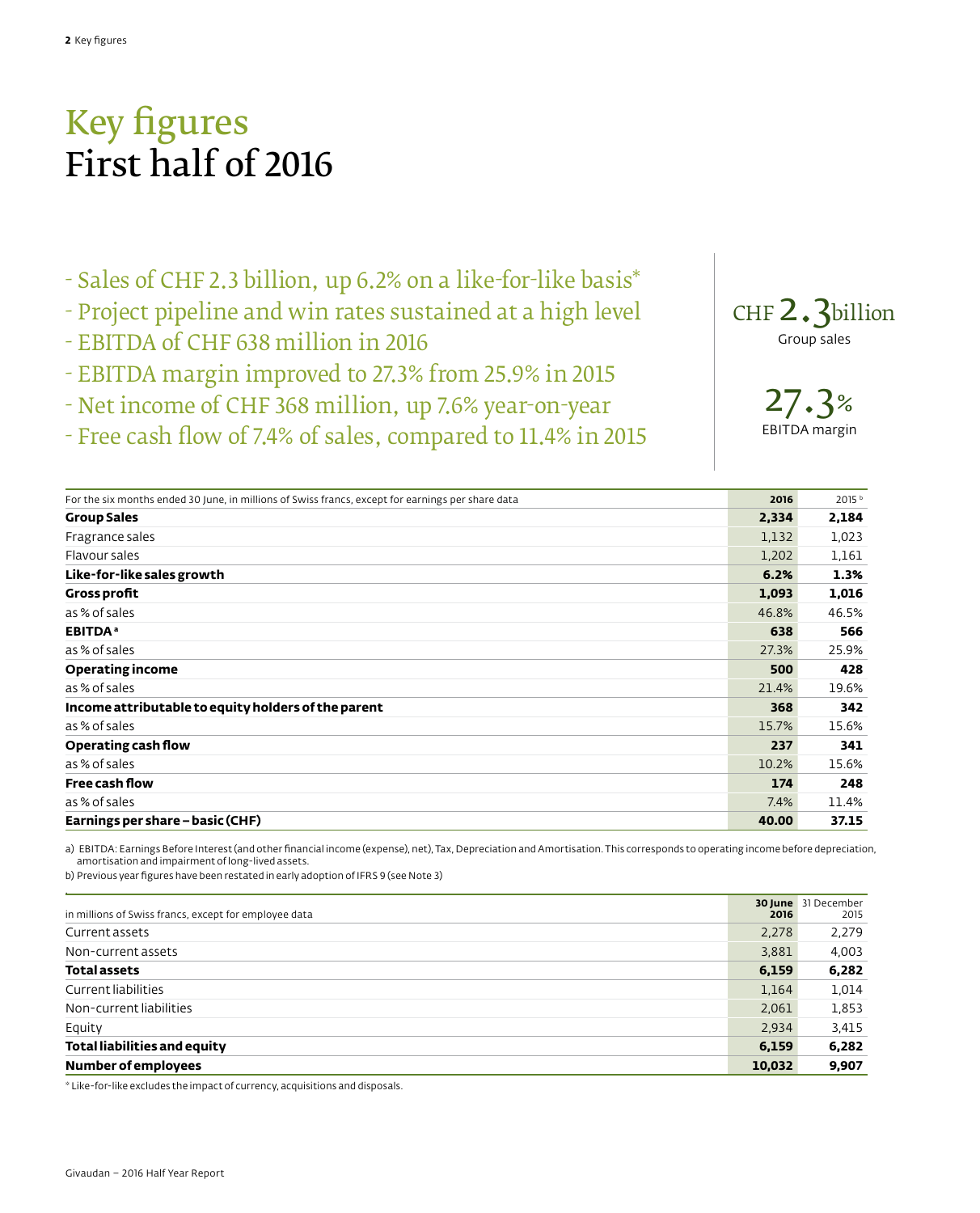# At a glance Key financial indicators

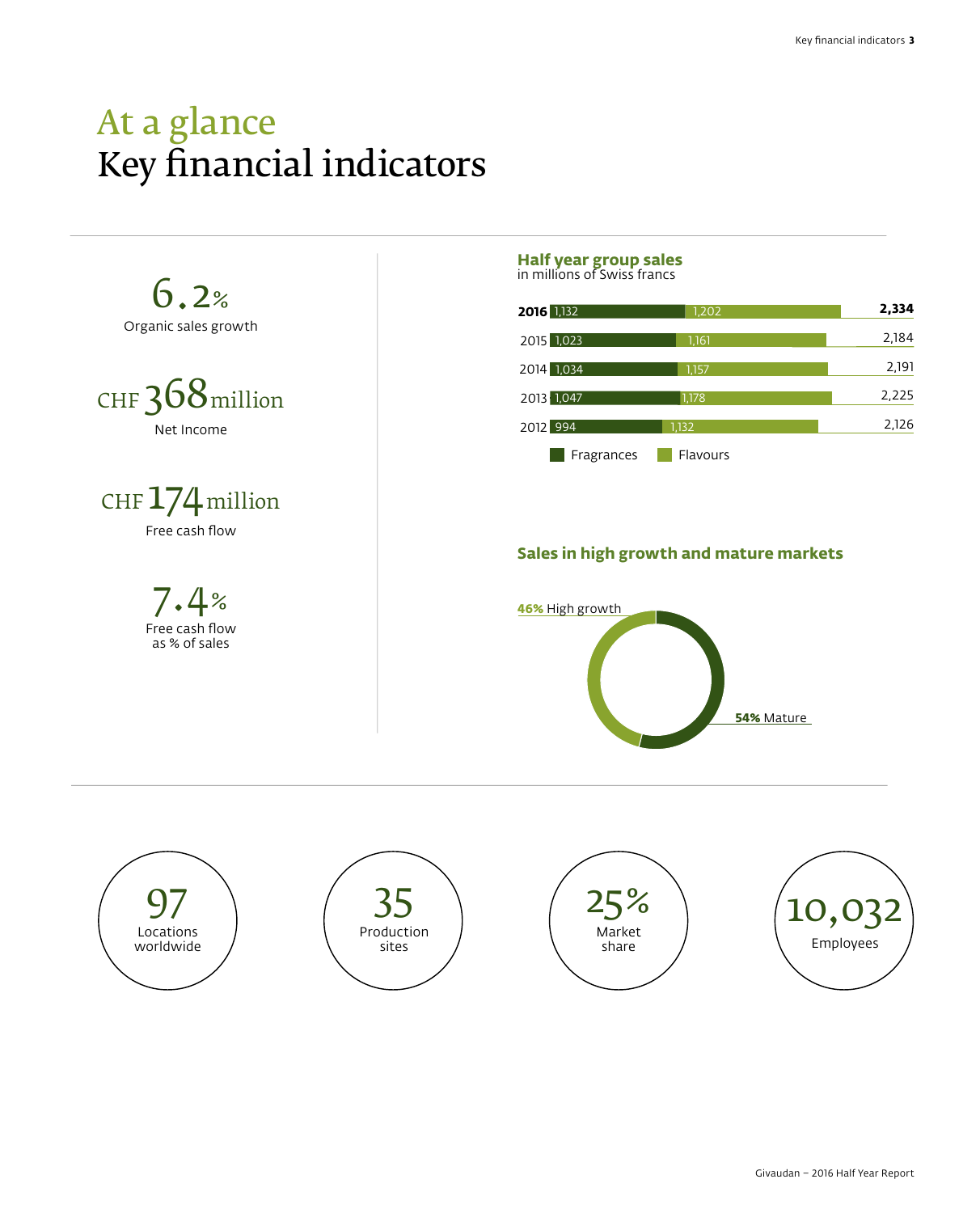# Business performance Sustained high level of profitability

### **Group sales**

Givaudan Group sales for the first six months of the year were CHF 2,334 million, an increase of 6.2% on a like-for-like basis and 6.9% in Swiss francs.

Fragrance Division sales were CHF 1,132 million, an increase of 9.7% on a like-for-like basis and 10.7% in Swiss francs.

Flavour Division sales were CHF 1,202 million, an increase of 3.0% on a like-for-like basis and 3.5% in Swiss francs.

# **Gross margin**

The gross margin increased to 46.8% in 2016 from 46.5% in 2015 as a result of strong volume growth and a tight control on production costs.

# **Earnings before Interest, Tax, Depreciation and Amortisation (EBITDA)**

The EBITDA increased by 12.8% to CHF 638 million from CHF 566 million for the same period in 2015. Strong volume growth and a continued focus on internal costs was the main enabler of the improvement. In the first six months of 2016 the Group recognised a one-off non-cash gain of CHF 55 million, following a change in pension plans. As a reminder, in the first six months of 2015 the Group recognised a net one-off non-cash gain of CHF 20 million. When measured in local currency terms, the EBITDA increased by 10.7%. The EBITDA margin increased to 27.3% in 2016 from 25.9% in 2015.

### **Operating income**

The operating income increased by 16.8% to CHF 500 million from CHF 428 million for the same period in 2015. When measured in local currency terms, the operating income increased by 13.9%. The operating margin increased to 21.4% in 2016 from 19.6% in 2015.

### **Financial performance**

Financing costs were CHF 27 million in the first half of 2016, versus CHF 31 million for the same period in 2015. The decrease was as a result of the lower net debt in the Group. Other financial expense, net of income, was CHF 18 million in 2016 versus CHF 13 million in 2015.

The interim period income tax expense as a percentage of income before taxes was 19% in 2016. As a reminder, the rate in 2015, at 11%, was considerably lower following changes in Swiss Accounting Law and the Group's operating structure. Excluding these items in 2015, the income tax expense as a percentage of income before taxes was 19%.

# **Net income**

The net income for the first six months of 2016 was CHF 368 million compared to CHF 342 million in 2015, an increase of 7.6%. This results in a net profit margin of 15.7% versus 15.6% in 2015. Basic earnings per share were CHF 40.00 versus CHF 37.15 for the same period in 2015.

# **Cash flow**

Givaudan delivered an operating cash flow of CHF 237 million for the first six months of 2016 compared to CHF 341 million in 2015, driven by a temporary increase in working capital, which increased to 26.9% of sales, compared to 26.3% in 2015.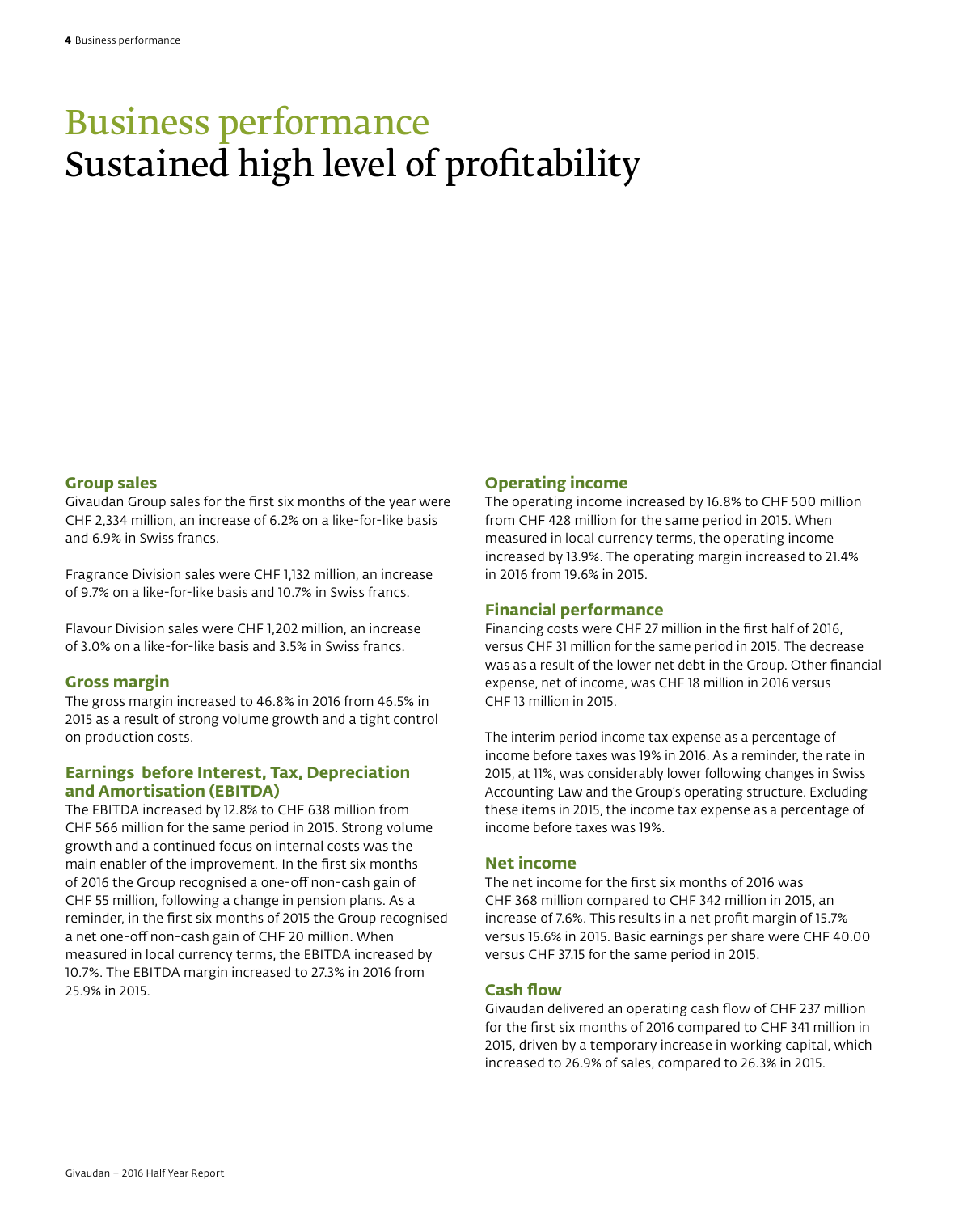Total investments in property, plant and equipment were CHF 33 million, compared to CHF 57 million incurred in 2015. Intangible asset additions were CHF 12 million in 2016, compared to CHF 17 million in 2015. Total net investments in tangible and intangible assets were 1.9% of sales, compared to 3.4% in 2015.

Operating cash flow after net investments was CHF 192 million, versus the CHF 267 million recorded in 2015. Free cash flow, defined as operating cash flow after investments and interest paid, was CHF 174 million in the first half of 2016, versus CHF 248 million for the comparable period in 2015. As a percentage of sales, free cash flow in the first six months of 2016 was 7.4%, compared to 11.4% in 2015.

### **Financial position**

Givaudan's financial position remained strong at the end of June 2016. Net debt at June 2016 was CHF 986 million, up from CHF 677 million at December 2015. The leverage ratio was 21% compared to 15% at the end of 2015. The main reason for the increase in the leverage ratio was the payment of the CHF 495 million dividend in the first quarter of 2016.

# With these strong sales results we sustain a high level of profitability.

# **2020 guidance: Responsible growth. Shared success**

The Company's 2020 ambition is to create further value through profitable, responsible growth. Capitalising on the success of the 2011-2015 strategy, Givaudan's 2020 ambition is built on the three strategic pillars of 'growing with our customers', 'delivering with excellence', and 'partnering for shared success'.

Ambitious financial targets are a fundamental part of Givaudan's strategy. We aim to outpace the market with 4-5% sales growth and a free cash flow of 12-17% of sales, both measured as an average over the five-year period of our strategy cycle. It is Givaudan's intention to maintain its current dividend practice as part of this ambition.

#### **Sales: for the Group**

in millions of Swiss francs



#### **EBITDA: for the Group**

in millions of Swiss francs



#### **Operating income: for the Groupa**

in millions of Swiss francs



a) Previous year figures have been restated as a result of changes to accounting policies and presentation (see note 3 of the Financial Report).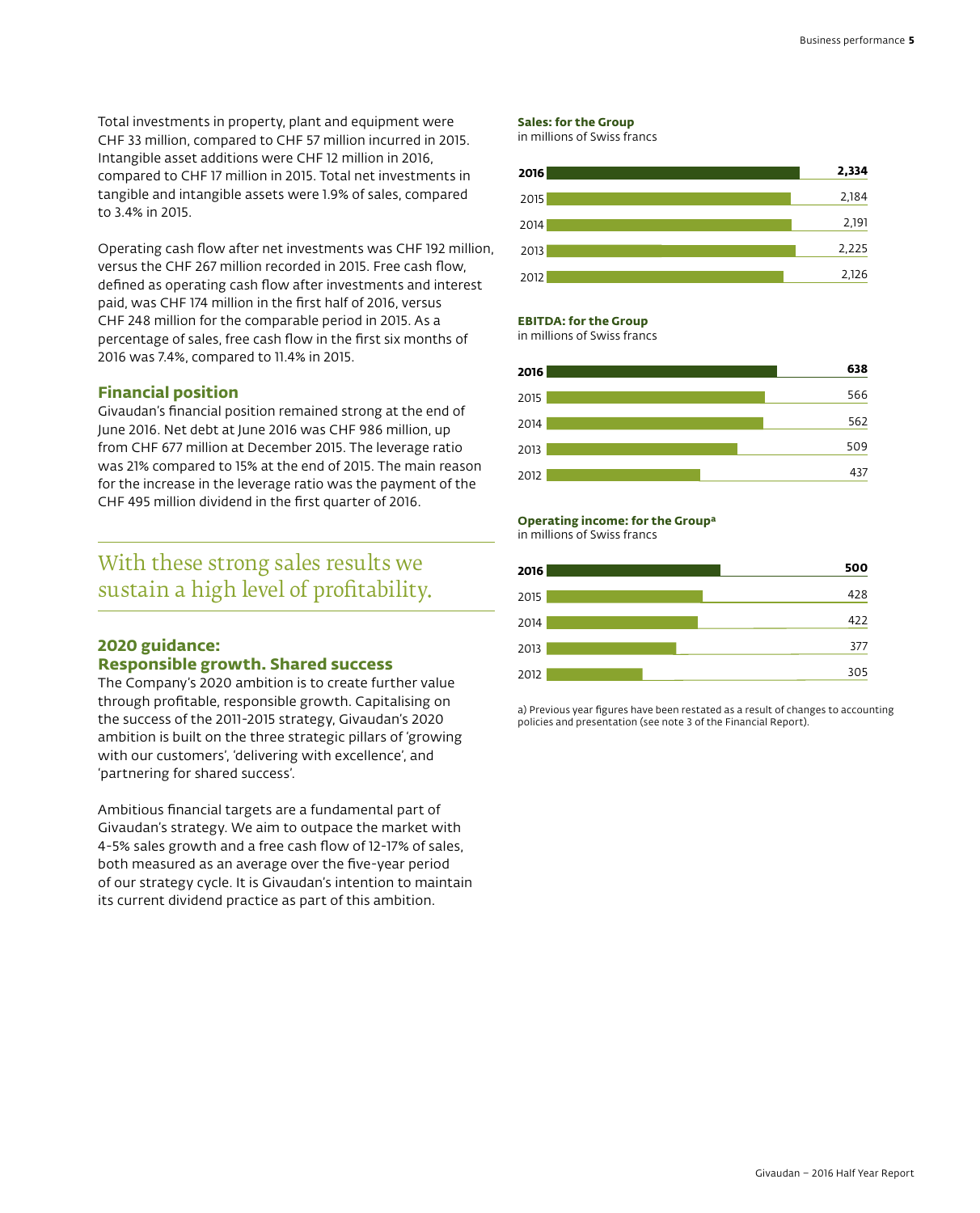# Fragrance Division

#### **Fragrance sales**

Fragrance Division sales were CHF 1,132 million, an increase of 9.7% on a like-for-like basis and an increase of 10.7% in Swiss francs. Including Induchem, the growth was 11.0% in local currency. The sales of Induchem, which was acquired on 31 August 2015, amounted to CHF 13 million for the first half of 2016.

Total sales for Fragrance compounds (Fine Fragrances and Consumer Products combined) increased by 10.4% on a like-for-like basis. In Swiss francs, sales of compounds increased to CHF 977 million from CHF 892 million.

Fine Fragrance sales grew 11.1% on a like-for-like basis driven by strong new business and low erosion.

Sales for the Consumer Products business increased by 10.2% on a like-for-like basis as a result of a strong performance in high growth markets and a solid increase in mature markets.

Sales of Fragrance Ingredients and Active Beauty increased by 5.2% on a like-for-like basis. The sales of Induchem, which was acquired on 31 August 2015, amounted to CHF 13 million for the first half of 2016. Including Induchem, the growth of Fragrance Ingredients and Active Beauty was 14.8% in local currency.

The EBITDA increased to CHF 351 million in 2016 compared to CHF 244 million for the first six months of 2015. In the first six months of 2016 the division recognised one-off non-cash gain of CHF 55 million following a change in pension plans. As a reminder, the division incurred one-off non-cash charges of CHF 12 million in the first six months of 2015. The EBITDA margin increased to 31.0% in 2016 from 23.8% in 2015.

The operating income increased by 59% to CHF 287 million in 2016, versus CHF 181 million for the same period in 2015. The operating margin increased to 25.4% in 2016 from 17.7% in 2015.

#### **Fine Fragrances**

Fine Fragrance sales grew 11.1% on a like for like basis. New business, which was well above last year's level, and low erosion contributed to the strong half year performance.

On a regional basis, North America recorded double-digit growth led by new launches as well as continued strong performance of existing products. In Latin America the business recorded solid growth with new business and volume gains at a number of accounts driving solid results. The gains in North and Latin America were partly offset by lower sales in EAME and Asia where an improving performance in the second quarter could not compensate for the slow start to the year.

At the major award ceremonies in the USA and Europe a number of Givaudan fragrances were recognised including: Tom Ford Noir Pour Femme, Tom Ford Venetian Bergamot, Valentino Donna, Narciso Rodriguez L'Absolu, James Bond 007 for Women, Bottega Veneta Pour Homme Extreme, Armani Privè Ambre Eccentrico, La Collection 34 and Prada Infusion d'Oeuillet.

# **Consumer products**

The Consumer Products business unit sales grew by 10.2% on a like-for-like basis with double-digit growth in high growth markets and a solid increase in mature markets. All customer groups and product segments contributed to this performance.

Latin America delivered double-digit growth with all customer groups and all product segments, whilst Asia recorded a double-digit growth supported by all sub-regions, spread across all product segments and all customer groups. In Europe, Africa and the Middle East, sales growth was driven by good performance with local and regional as well as global customers. The Africa and Middle East business delivered double-digit growth supported by all product segments and sub-regions. Sales in North America continued to increase compared to prior year, mainly driven by local and regional customers. Sales were very strong in the home care segment.

On a product segment basis, sales increased among all product segments. The sales growth was led by a double-digit increase in the fabric care segment, followed by home care. Oral care and personal care segments contributed as well to the growth.

# **Fragrance Ingredients and Active Beauty**

Sales of Fragrance Ingredients and Active Beauty increased by 5.2% on a like-for-like basis. The sales of Induchem, which was acquired on 31 August 2015, amounted to CHF 13 million for the first half of 2016. Sales of Fragrances ingredients saw strong sales growth in the European and Asian markets, whilst sales were below last year in Latin America. Including Induchem, the growth of Fragrance Ingredients and Active Beauty was 14.8% in local currency.

**Sales: Fragrance Division**

in millions of Swiss francs

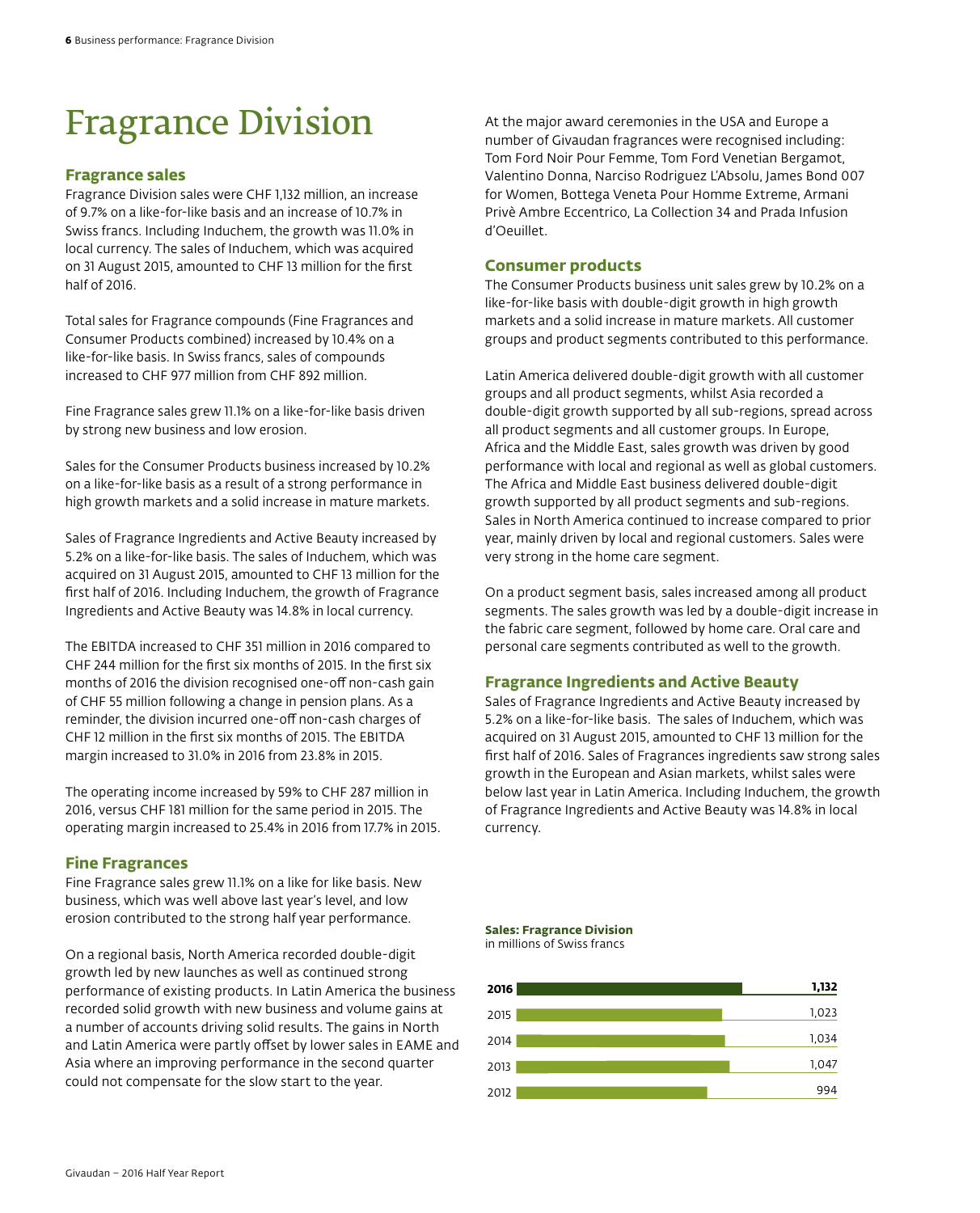# Flavour Division

# **Flavour sales**

Flavour Division sales were 1,202 million during the first six months of 2016, an increase of 3.0% on a like-for-like basis and 3.5% in Swiss francs.

The increased sales were positively impacted by new wins and existing business expansion in the high growth markets of Argentina and Brazil in Latin America as well as India, Indonesia, Thailand and Vietnam in Asia Pacific. The mature markets of Japan, Korea and Australia delivered good results. Europe and Africa rebounded in the second quarter despite challenging economic conditions in Western Europe and Sub-Saharan Africa. North America results were solid against a strong prior year comparable. Dairy, Savoury and Snacks contributed to the overall growth.

The EBITDA decreased to CHF 287 million in 2016 from CHF 322 million for the first six months of 2015. The EBITDA margin was 23.9% in 2016, down from 27.8% in 2015. As a reminder, in the first six months of 2015 the division recognised a one-off non-cash gain of CHF 32 million.

The operating income decreased to CHF 213 million in 2016 from CHF 247 million for the same period in 2015. The operating margin decreased to 17.7% in 2016 compared to 21.3% in 2015.

On 23 May 2016, as part of its 2020 strategy to strengthen capabilities in integrated savoury solutions, Givaudan announced that it is acquiring ConAgra Foods' Spicetec Flavors & Seasonings business. As closing has not been completed, the proposed acquisition has no impact on the financial results to June 2016.

# **Asia Pacific**

Sales in Asia Pacific increased 4.8% on a like-for-like basis driven by expansion in the high growth markets of India, Indonesia, Thailand and Vietnam. The mature markets of Japan, Korea and Australia delivered good results. Snacks and Sweet Goods achieved double-digit growth from expansion of the existing business portfolio while new wins fuelled increases in Dairy and Savoury.

# **Europe, Africa and Middle East**

Sales decreased 0.7% on a like-for-like basis. The region delivered growth of 2.0% in the second quarter despite a challenging economic environment. The high growth markets of Africa were impacted by lower sales in Sub-Saharan Africa while any gains realised in Eastern Europe were offset by Russia. The mature markets of Western Europe were impacted by lower sales in France, Germany and Great Britain. Snacks and Sweet Goods grew as a result of new wins.

# **Latin America**

Sales increased 16.7% in Latin America on a like-for-like basis with strong growth in Argentina, Brazil and Colombia. New wins and existing business growth was realised across all segments with strong performance coming from Beverages and Snacks.

# **North America**

Sales across North America increased 0.4% on a like-for-like basis. New wins and growth of existing business in Dairy, Savoury and Sweet Goods were offset by lower sales in the Beverage segment, which had seen strong growth in the prior year.

### **Sales: Flavour Division**

in millions of Swiss francs

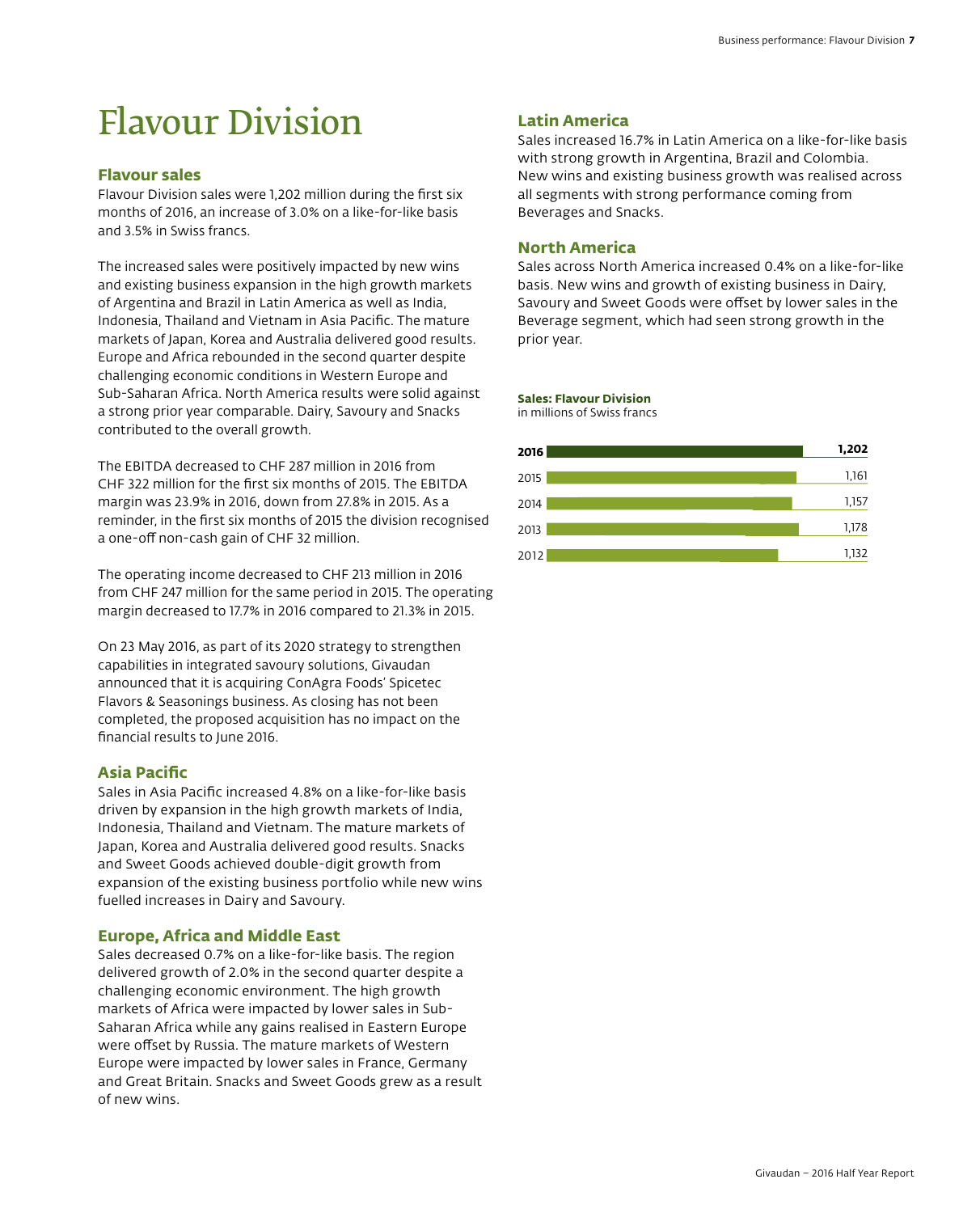

# 2016 Half Year Financial Report

### **Table of contents:**

- **09** Interim condensed consolidated financial statements
- **14** Notes to the interim condensed consolidated financial statements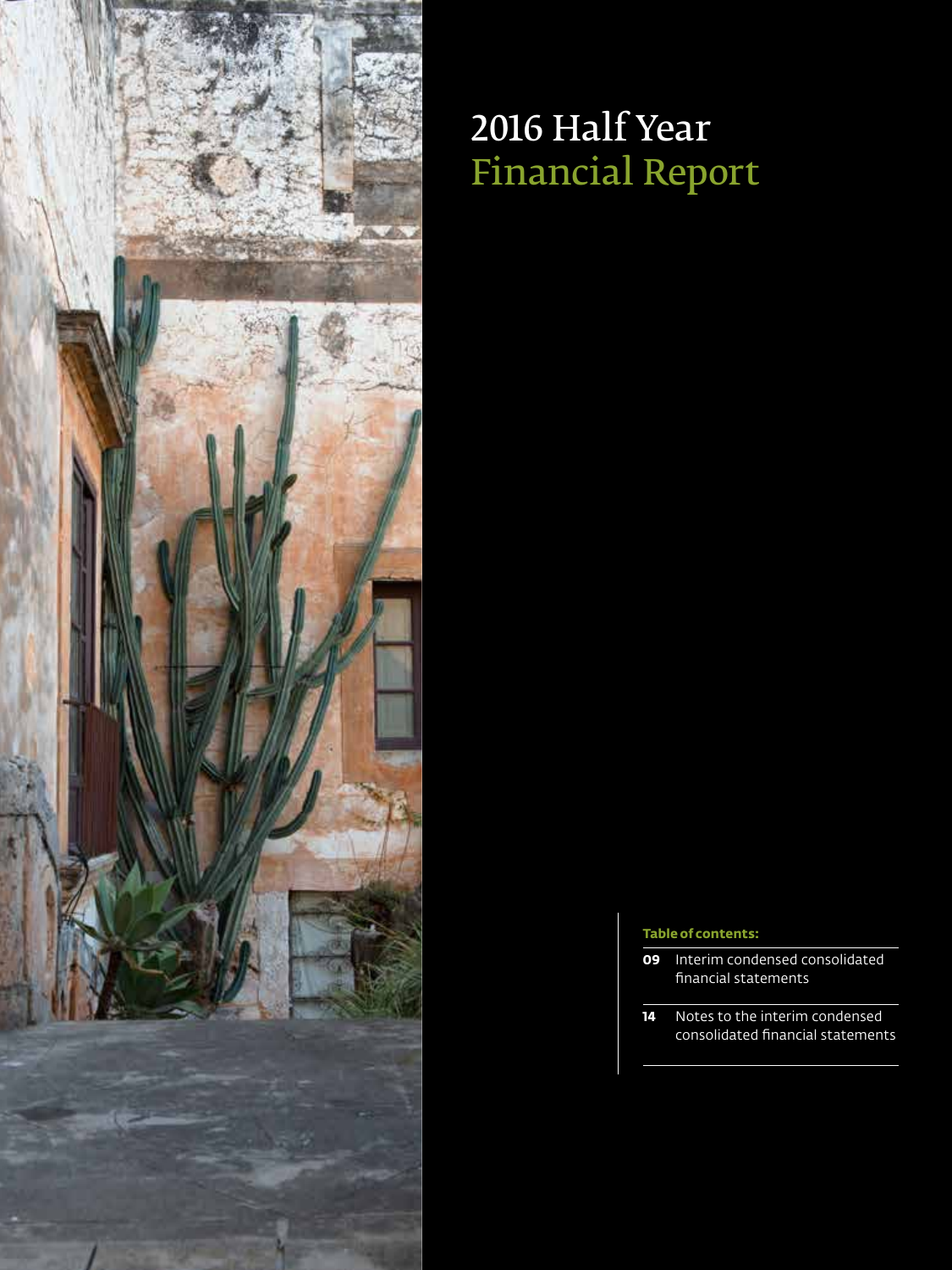# Interim condensed consolidated financial statements (unaudited)

# **Condensed consolidated income statement**

For the six months ended 30 June

| in millions of Swiss francs, except for earnings per share data | Note | 2016    | 2015 <sup>a</sup> |
|-----------------------------------------------------------------|------|---------|-------------------|
| Sales                                                           |      | 2,334   | 2,184             |
| Cost of sales                                                   |      | (1,241) | (1,168)           |
| <b>Gross profit</b>                                             |      | 1,093   | 1,016             |
| as % of sales                                                   |      | 46.8%   | 46.5%             |
| Selling, marketing and distribution expenses                    |      | (311)   | (294)             |
| Research and product development expenses                       |      | (197)   | (183)             |
| Administration expenses                                         |      | (89)    | (79)              |
| Share of (loss) profit of jointly controlled entities           |      |         | (1)               |
| Other operating income                                          | 6    | 60      | 36                |
| Other operating expense                                         | 7    | (56)    | (67)              |
| <b>Operating income</b>                                         |      | 500     | 428               |
| as % of sales                                                   |      | 21.4%   | 19.6%             |
| Financing costs                                                 | 8    | (27)    | (31)              |
| Other financial income (expense), net                           | 9    | (18)    | (13)              |
| Income before taxes                                             |      | 455     | 384               |
| Income taxes                                                    | 10   | (87)    | (42)              |
| Income for the period                                           |      | 368     | 342               |
| <b>Attribution</b>                                              |      |         |                   |
| Income attributable to equity holders of the parent             |      | 368     | 342               |
| as % of sales                                                   |      | 15.7%   | 15.6%             |
| Earnings per share - basic (CHF)                                | 11   | 40.00   | 37.15             |
| Earnings per share - diluted (CHF)                              | 11   | 39.62   | 36.69             |

a) Previous year figures have been restated in early adoption of IFRS 9 (see Note 3).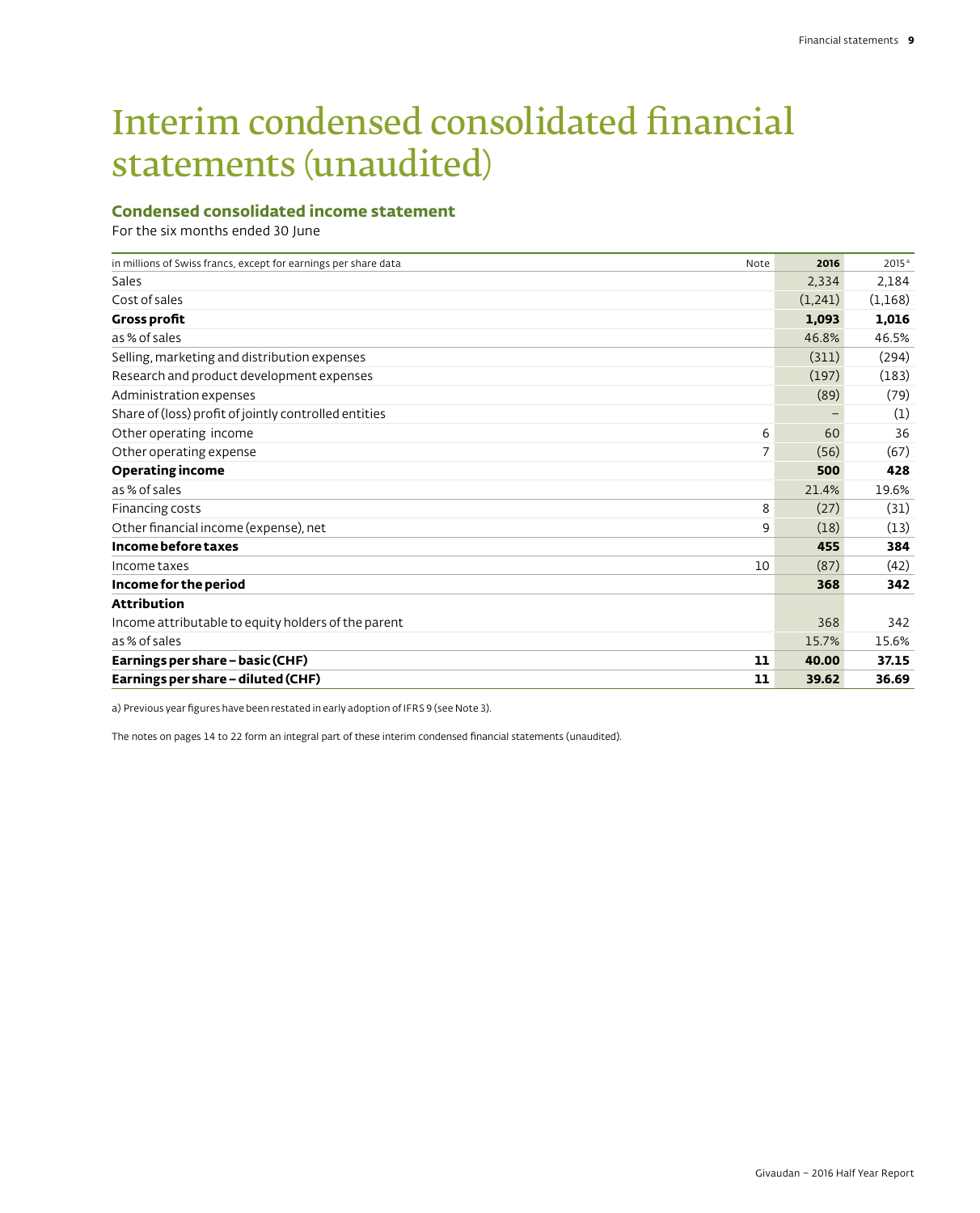# **Condensed consolidated statement of comprehensive income**

For the six months ended 30 June

| in millions of Swiss francs                                                            | Note | 2016  | 2015 <sup>a</sup> |
|----------------------------------------------------------------------------------------|------|-------|-------------------|
| Income for the period                                                                  |      | 368   | 342               |
| Items that may be reclassified to the income statement                                 |      |       |                   |
| <b>Cash flow hedges</b>                                                                |      |       |                   |
| Movement in fair value, net                                                            |      | (42)  | (4)               |
| Gains (losses) removed from equity and recognised in the consolidated income statement |      | 6     | 6                 |
| Movement on income tax                                                                 | 10   |       |                   |
| Exchange differences arising on translation of foreign operations                      |      |       |                   |
| Change in currency translation                                                         |      | (112) | (283)             |
| Movement on income tax                                                                 | 10   | (1)   | 4                 |
| Items that will not be reclassified to the income statement                            |      |       |                   |
| Defined benefit pension plans                                                          |      |       |                   |
| Remeasurement of post employment benefit obligations                                   |      | (233) | 49                |
| Movement on income tax                                                                 | 10   | 61    | (17)              |
| Other comprehensive income for the period                                              |      | (319) | (245)             |
| Total comprehensive income for the period                                              |      | 49    | 97                |
| <b>Attribution</b>                                                                     |      |       |                   |
| Total comprehensive income attributable to equity holders of the parent                |      | 49    | 97                |

a) Previous year figures have been restated in early adoption of IFRS 9 (see Note 3).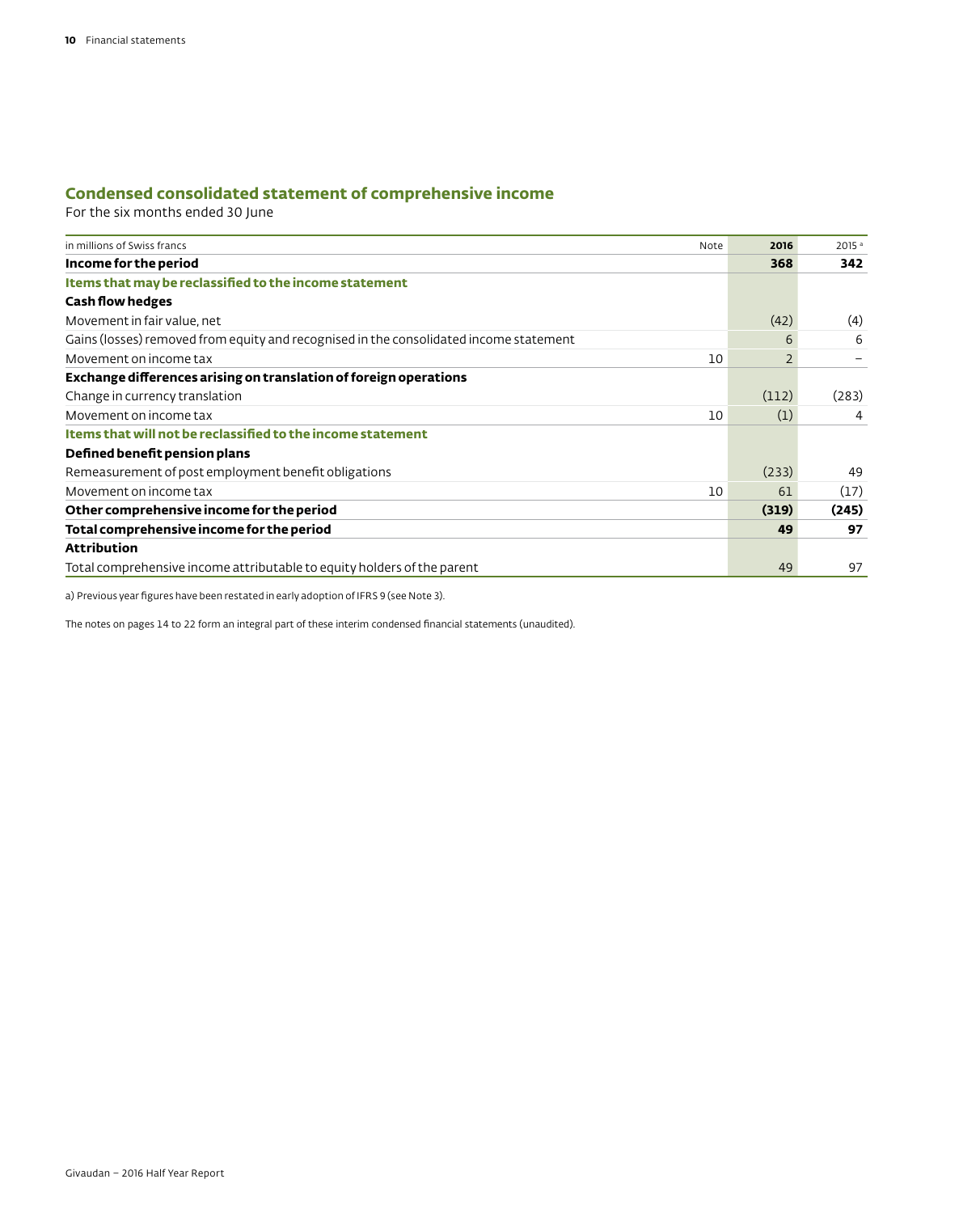# **Condensed consolidated statement of financial position**

At period ended

| in millions of Swiss francs                             | Note 30 June 2016 | 31 December<br>2015 <sup>a</sup> | 1 January<br>2015 <sup>a</sup> |
|---------------------------------------------------------|-------------------|----------------------------------|--------------------------------|
| Cash and cash equivalents                               | 260               | 478                              | 412                            |
| Derivative financial instruments                        | 9                 | 17                               | 21                             |
| Derivatives on own equity instruments                   | 3                 | 6                                | 10                             |
| Financial assets at fair value through income statement | $\mathbf{1}$      | $\overline{2}$                   | 64                             |
| Accounts receivable - trade                             | 1,028             | 901                              | 911                            |
| Inventories                                             | 761               | 716                              | 771                            |
| Current tax assets                                      | 25                | 16                               | 22                             |
| Other current assets                                    | 191               | 143                              | 146                            |
| <b>Current assets</b>                                   | 2,278             | 2,279                            | 2,357                          |
| Property, plant and equipment                           | 1,357             | 1,384                            | 1,430                          |
| Intangible assets                                       | 2,071             | 2,197                            | 2,293                          |
| Deferred tax assets                                     | 289               | 260                              | 258                            |
| Post-employment benefit plan assets                     | 13                | 15                               | 7                              |
| Financial assets at fair value through income statement | 75                | 76                               | 76                             |
| Jointly controlled entities                             | 26                | 27                               | 17                             |
| Other long-term assets                                  | 50                | 44                               | 34                             |
| <b>Non-current assets</b>                               | 3,881             | 4,003                            | 4,115                          |
| <b>Total assets</b>                                     | 6,159             | 6,282                            | 6,472                          |
| 12<br>Short-term debt                                   | 305               | 208                              | 57                             |
| Derivative financial instruments                        | 38                | 18                               | 19                             |
| Accounts payable - trade and others                     | 427               | 400                              | 423                            |
| Accrued payroll & payroll taxes                         | 107               | 120                              | 119                            |
| Current tax liabilities                                 | 71                | 70                               | 82                             |
| Financial liability: own equity instruments             | 71                | 48                               | 54                             |
| Provisions                                              | 7                 | 12                               | 12                             |
| Other current liabilities                               | 138               | 138                              | 155                            |
| <b>Current liabilities</b>                              | 1,164             | 1,014                            | 921                            |
| Derivative financial instruments                        | 101               | 62                               | 50                             |
| 12<br>Long-term debt                                    | 941               | 947                              | 1,150                          |
| Provisions                                              | 54                | 51                               | 36                             |
| Post-employment benefit plan liabilities                | 807               | 637                              | 735                            |
| Deferred tax liabilities                                | 89                | 92                               | 88                             |
| Other non-current liabilities                           | 69                | 64                               | 79                             |
| <b>Non-current liabilities</b>                          | 2,061             | 1,853                            | 2,138                          |
| <b>Total liabilities</b>                                | 3,225             | 2,867                            | 3,059                          |
| 13<br>Share capital                                     | 92                | 92                               | 92                             |
| 13<br>Retained earnings and reserves                    | 5,246             | 5,373                            | 5.209                          |
| 14<br>Own equity instruments                            | (114)             | (79)                             | (78)                           |
| Other components of equity                              | (2,290)           | (1,971)                          | (1, 810)                       |
| Equity attributable to equity holders of the parent     | 2,934             | 3,415                            | 3,413                          |
| <b>Total equity</b>                                     | 2,934             | 3,415                            | 3,413                          |
| <b>Total liabilities and equity</b>                     | 6,159             | 6,282                            | 6,472                          |

a) Previous year figures have been restated in early adoption of IFRS 9 (see Note 3).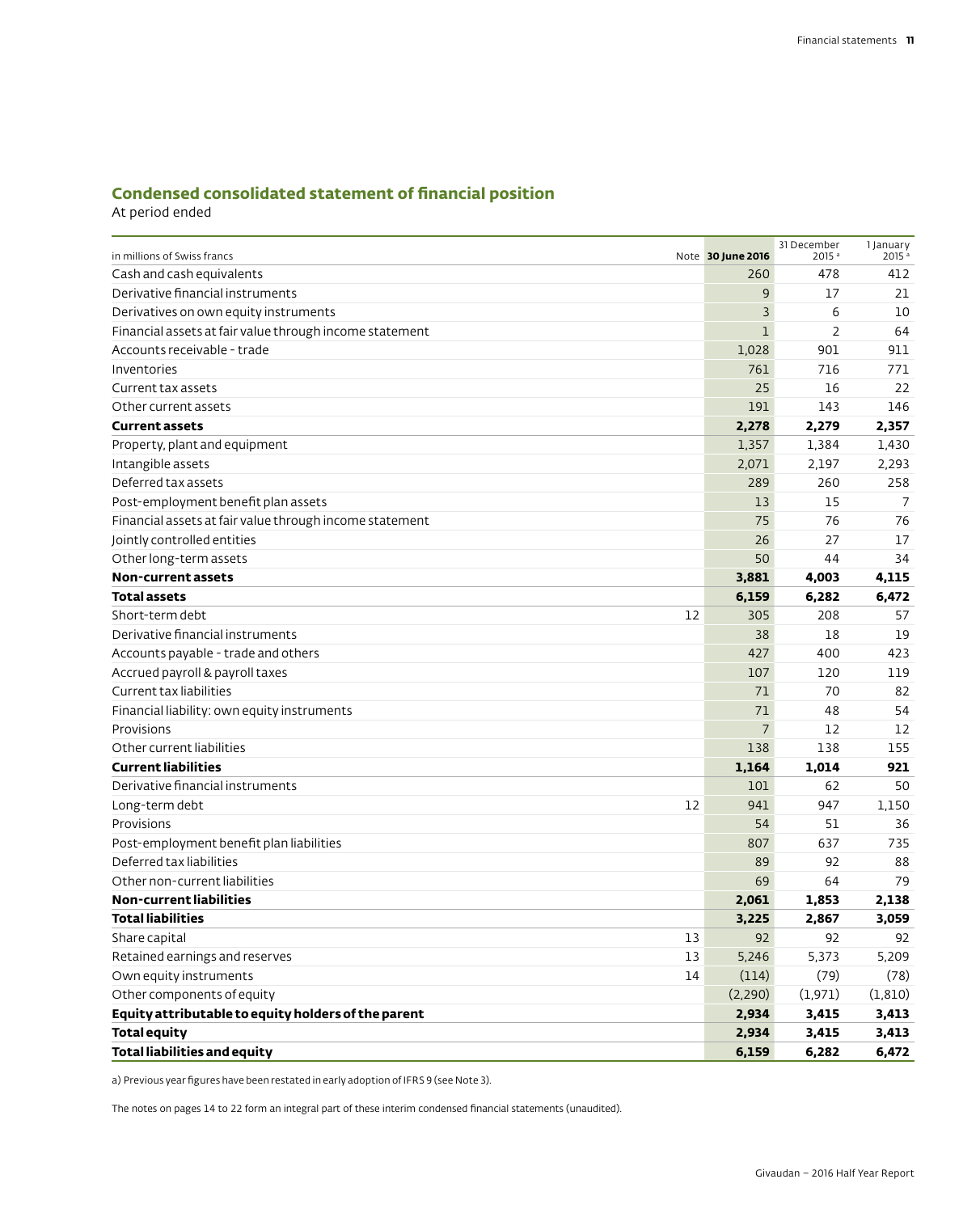# **Condensed consolidated statement of changes in equity**

For the six months ended 30 June

| 2016<br>in millions of Swiss francs       | Note | Share<br>Capital | Retained<br>earnings<br>and reserves | Own equity<br>instruments | Cash flow<br>hedges | Available-<br>for-sale<br>financial<br>assets | Currency<br>translation<br>differences | Defined<br>benefit<br>pension plans<br>remeasure-<br>ment | Total<br>equity |
|-------------------------------------------|------|------------------|--------------------------------------|---------------------------|---------------------|-----------------------------------------------|----------------------------------------|-----------------------------------------------------------|-----------------|
| Balance as at 1 January published         |      | 92               | 5.361                                | (79)                      | (70)                | 12                                            | (1,396)                                | (505)                                                     | 3,415           |
| Balance as at 1 January restated          |      | 92               | 5,373                                | (79)                      | (70)                |                                               | (1,396)                                | (505)                                                     | 3,415           |
| Income for the period                     |      |                  | 368                                  |                           |                     |                                               |                                        |                                                           | 368             |
| Other comprehensive income for the period |      |                  |                                      |                           | (34)                |                                               | (113)                                  | (172)                                                     | (319)           |
| Total comprehensive income for the period |      |                  | 368                                  |                           | (34)                |                                               | (113)                                  | (172)                                                     | 49              |
| Dividends paid                            | 13   |                  | (495)                                |                           |                     |                                               |                                        |                                                           | (495)           |
| Movement on own equity instruments, net   | 14   |                  |                                      | (35)                      |                     |                                               |                                        |                                                           | (35)            |
| Net change in other equity items          |      |                  | (495)                                | (35)                      |                     |                                               |                                        |                                                           | (530)           |
| Balance as at 30 June                     |      | 92               | 5.246                                | (114)                     | (104)               |                                               | (1.509)                                | (677)                                                     | 2.934           |

|                                           |      |         |              |                      |                |            |             | Defined       |        |
|-------------------------------------------|------|---------|--------------|----------------------|----------------|------------|-------------|---------------|--------|
|                                           |      |         |              |                      |                | Available- |             | benefit       |        |
|                                           |      |         | Retained     |                      |                | for-sale   | Currency    | pension plans |        |
| 2015 <sup>a</sup>                         |      | Share   | earnings     | Own equity Cash flow |                | financial  | translation | remeasure-    | Total  |
| in millions of Swiss francs               | Note | Capital | and reserves | instruments          | hedges         | assets     | differences | ment          | equity |
| Balance as at 1 January published         |      | 92      | 5,187        | (78)                 | (67)           | 22         | (1, 195)    | (548)         | 3,413  |
| Balance as at 1 January restated          |      | 92      | 5.209        | (78)                 | (67)           |            | (1, 195)    | (548)         | 3,413  |
| Income for the period                     |      |         | 342          |                      |                |            |             |               | 342    |
| Other comprehensive income for the period |      |         |              |                      | $\overline{2}$ |            | (279)       | 32            | (245)  |
| Total comprehensive income for the period |      |         | 342          |                      | 2              |            | (279)       | 32            | 97     |
| Dividends paid                            | 13   |         | (461)        |                      |                |            |             |               | (461)  |
| Movement on own equity instruments, net   | 14   |         |              | (26)                 |                |            |             |               | (26)   |
| Net change in other equity items          |      |         | (461)        | (26)                 |                |            |             |               | (487)  |
| Balance as at 30 June restated            |      | 92      | 5.090        | (104)                | (65)           |            | (1, 474)    | (516)         | 3.023  |

a) Previous year figures have been restated in early adoption of IFRS 9 (see Note 3).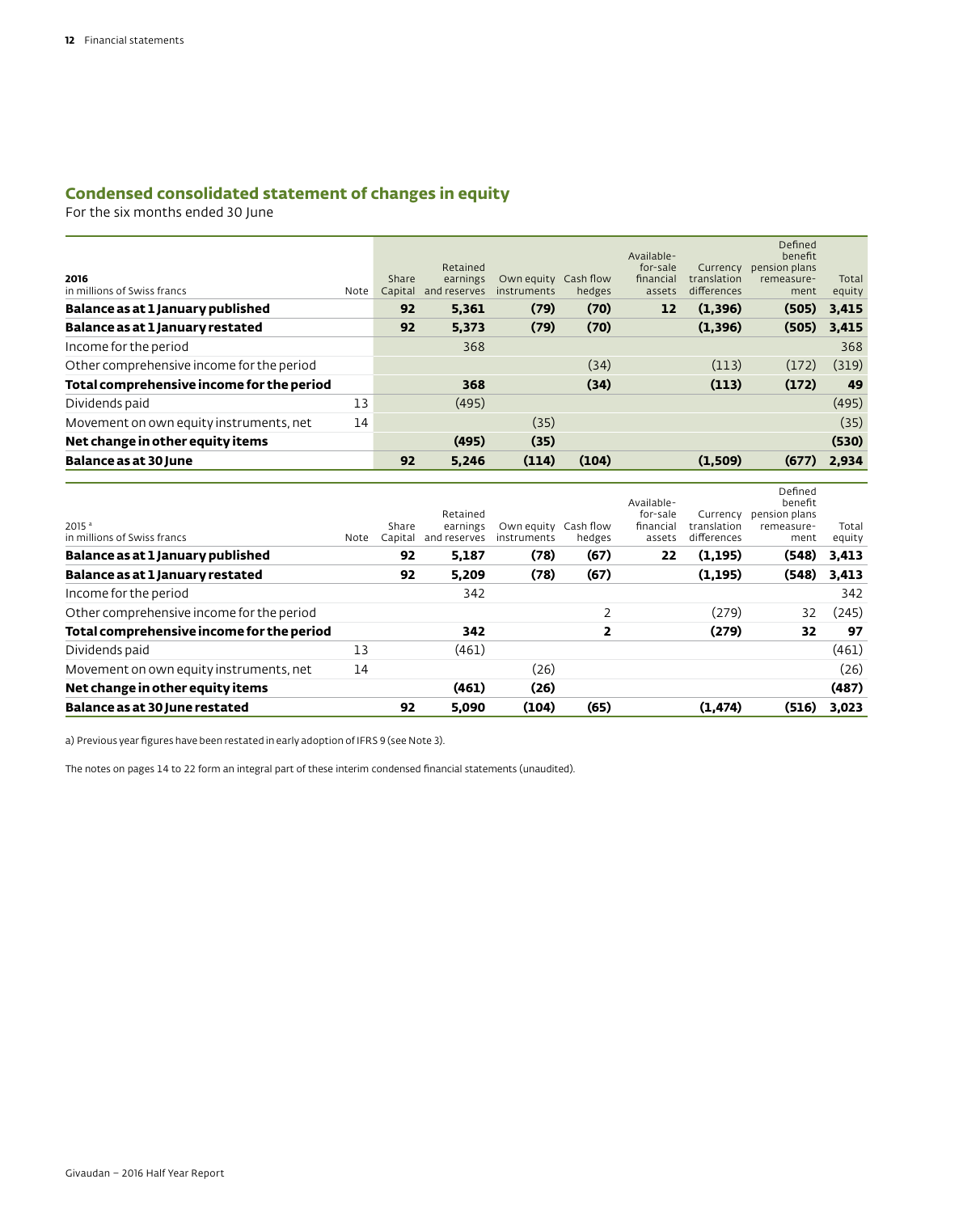# **Consolidated statement of cash flows**

For the six months ended 30 June

| in millions of Swiss francs<br>Note                                               | 2016              | 2015 <sup>a</sup> |
|-----------------------------------------------------------------------------------|-------------------|-------------------|
| Income for the period                                                             | 368               | 342               |
| Income tax expense                                                                | 87                | 42                |
| Interest expense                                                                  | 22                | 23                |
| Non-operating income and expense                                                  | 23                | 21                |
| <b>Operating income</b>                                                           | 500               | 428               |
| Depreciation of property, plant and equipment                                     | 57                | 54                |
| Amortisation of intangible assets                                                 | 81                | 80                |
| Impairment of long-lived assets                                                   |                   | 4                 |
| Other non-cash items                                                              |                   |                   |
| - share-based payments                                                            | 18                | 16                |
| - pension expense                                                                 | (35)              | (10)              |
| - additional and unused provisions, net                                           | 3                 | 16                |
| - other non-cash items                                                            | (18)              | 22                |
| Adjustments for non-cash items                                                    | 106               | 182               |
| (Increase) decrease in inventories                                                | (52)              | (20)              |
| (Increase) decrease in accounts receivable                                        | (131)             | (87)              |
| (Increase) decrease in other current assets                                       | (51)              | (36)              |
| Increase (decrease) in accounts payable                                           | $\overline{9}$    | 6                 |
| Increase (decrease) in other current liabilities                                  | (17)              | (41)              |
| (Increase) decrease in working capital                                            | (242)             | (178)             |
| Income taxes paid                                                                 | (65)              | (51)              |
| Pension contributions paid                                                        | (22)              | (27)              |
| Provisions used                                                                   | (5)               | (6)               |
| Purchase and sale of own equity instruments, net                                  | (24)              | (12)              |
| Impact of financial transactions on operating, net                                | (11)              | 5                 |
| Cash flows from (for) operating activities                                        | 237               | 341               |
| Increase in long-term debt<br>12                                                  |                   | 200               |
| 12<br>(Decrease) in long-term debt                                                |                   | (127)             |
| Increase in short-term debt<br>12                                                 | 214               | 306               |
| (Decrease) in short-term debt<br>12                                               | (116)             | (300)             |
| Interest paid                                                                     | (18)              | (19)              |
| Distribution to the shareholders paid<br>13                                       | (495)             | (461)             |
| Purchase and sale of derivative financial instruments financing, net              | 6                 | (6)               |
| Others, net                                                                       | $\overline{2}$    | (3)               |
| Cash flows from (for) financing activities                                        | (407)             | (410)             |
| Acquisition of property, plant and equipment                                      | (33)              | (57)              |
| Acquisition of intangible assets                                                  | (12)              | (17)              |
| Increase in share capital of jointly controlled entities                          |                   | (3)               |
| Proceeds from the disposal of property, plant and equipment                       | $\qquad \qquad -$ |                   |
| Interest received                                                                 | $\mathbf{1}$      | $\mathbf{1}$      |
| Purchase and sale of financial assets at fair value through income statement, net | $\mathbf 1$       | (5)               |
| Others, net                                                                       | (5)               | 4                 |
| Cash flows from (for) investing activities                                        | (48)              | (77)              |
| Net increase (decrease) in cash and cash equivalents                              | (218)             | (146)             |
| Net effect of currency translation on cash and cash equivalents                   |                   | (50)              |
| Cash and cash equivalents at the beginning of the period                          | 478               | 412               |
| Cash and cash equivalents at the end of the period                                | 260               | 216               |

a) Previous year figures have been restated in early adoption of IFRS 9 (see Note 3).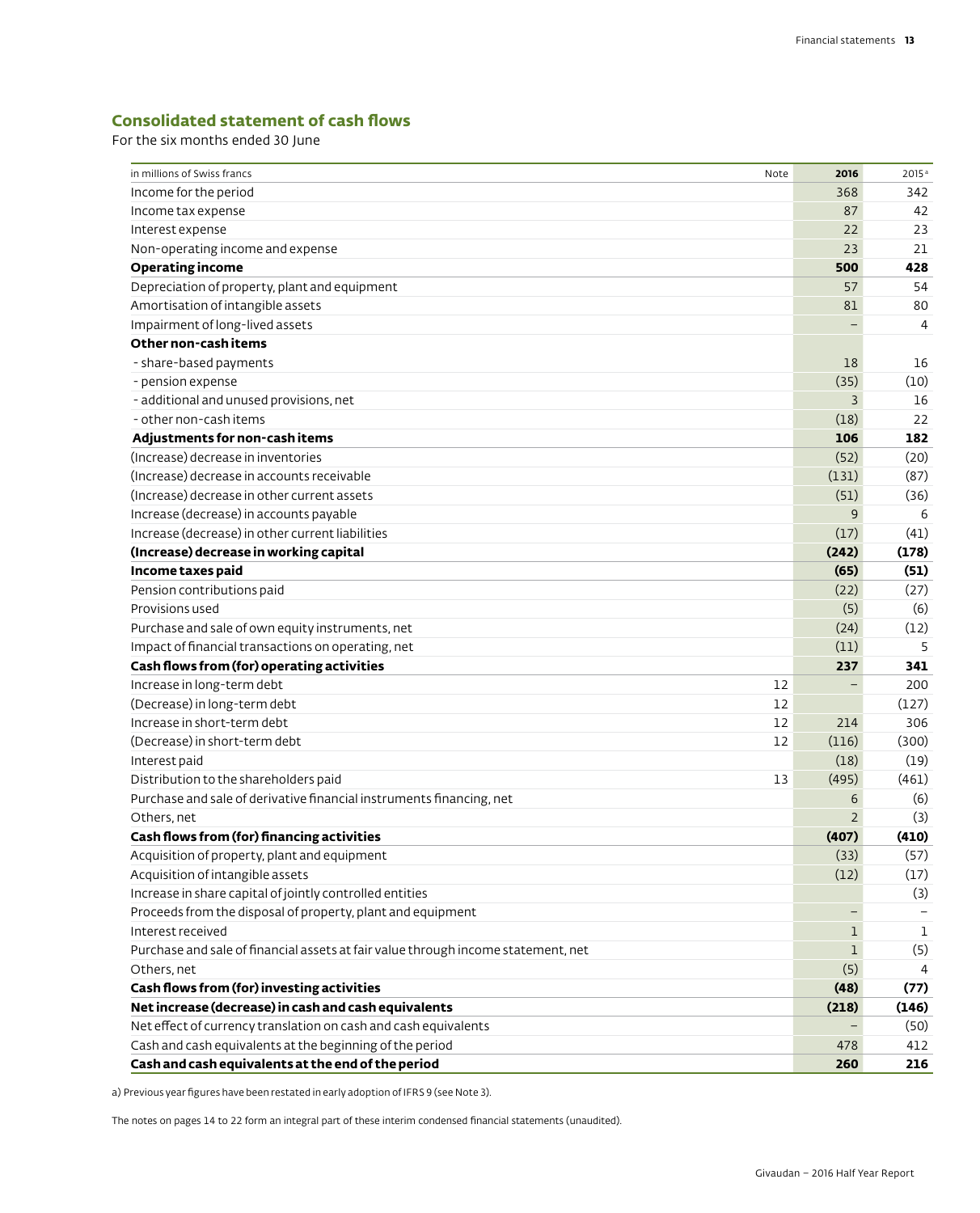# Notes to the interim condensed consolidated financial statements (unaudited)

# **1. Group organisation**

Givaudan SA and its subsidiaries (hereafter ''the Group'') operate under the name Givaudan. Givaudan SA is a limited liability company incorporated and domiciled in Switzerland. The Group is headquartered in Vernier, near Geneva, Switzerland.

Givaudan is a leading supplier of creative fragrance and flavour products to the consumer goods industry. It operates in over 100 countries and has subsidiaries and branches in more than 40 countries. Worldwide, it employs 10,032 people.

The Group is listed on the SIX Swiss Exchange (GIVN).

### **2. Basis of financial statements**

These financial statements are the unaudited interim condensed consolidated financial statements (hereafter ''the interim financial statements'') of the Group for the six months period ended 30 June 2016 (hereafter 'the interim period'). They have been prepared in accordance with International Accounting Standard 34 'Interim Financial Reporting'.

The interim financial statements include the operations of Givaudan SA and its controlled subsidiaries where control is defined as the power to govern the financial and operating policies of an enterprise so as to obtain benefits from its activities.

These interim financial statements should be read in conjunction with the 2015 consolidated financial statements as they provide an update of the most recent financial information available.

Income tax expense is recognised based on management's best estimate of the weighted average annual income tax rate expected for the full financial year.

The Group operates in markets where no significant seasonal or cyclical variations in sales are experienced during the financial year.

These interim financial statements are not audited. The 31 December 2015 statement of financial position has been derived from the audited 2015 consolidated financial statements. Givaudan SA's Board of Directors approved these interim financial statements on 15 July 2016.

# **3. Accounting policies**

The accounting policies adopted are consistent with those of the annual financial statements for the year ended 31 December 2015, as described in the 2015 consolidated financial statements for the year ended 31 December 2015, with the exception of the adoption as of 1 January 2016 of the standards and interpretations described below:

- Amendments to IAS 16 and IAS 38: Clarification of Acceptable Methods of Depreciation and Amortisation
- Amendments to IFRS 11: Accounting for Acquisitions of Interests in Joint Operations
- IFRS 14 Regulatory Deferral Accounts
- Amendments to IAS 27: Equity Method in Separate Financial Statements
- Amendments to IAS 16 and IAS 41: Agriculture : Bearer Plants
- Annual Improvements to IFRSs 2012-2014 Cycle
- Amendments to IAS 1: Disclosure Initiative
- Amendments to IFRS 10, IFRS 12 and IAS 28: Investment Entities: Applying the Consolidation Exceptions
- IFRS 9 Financial Instruments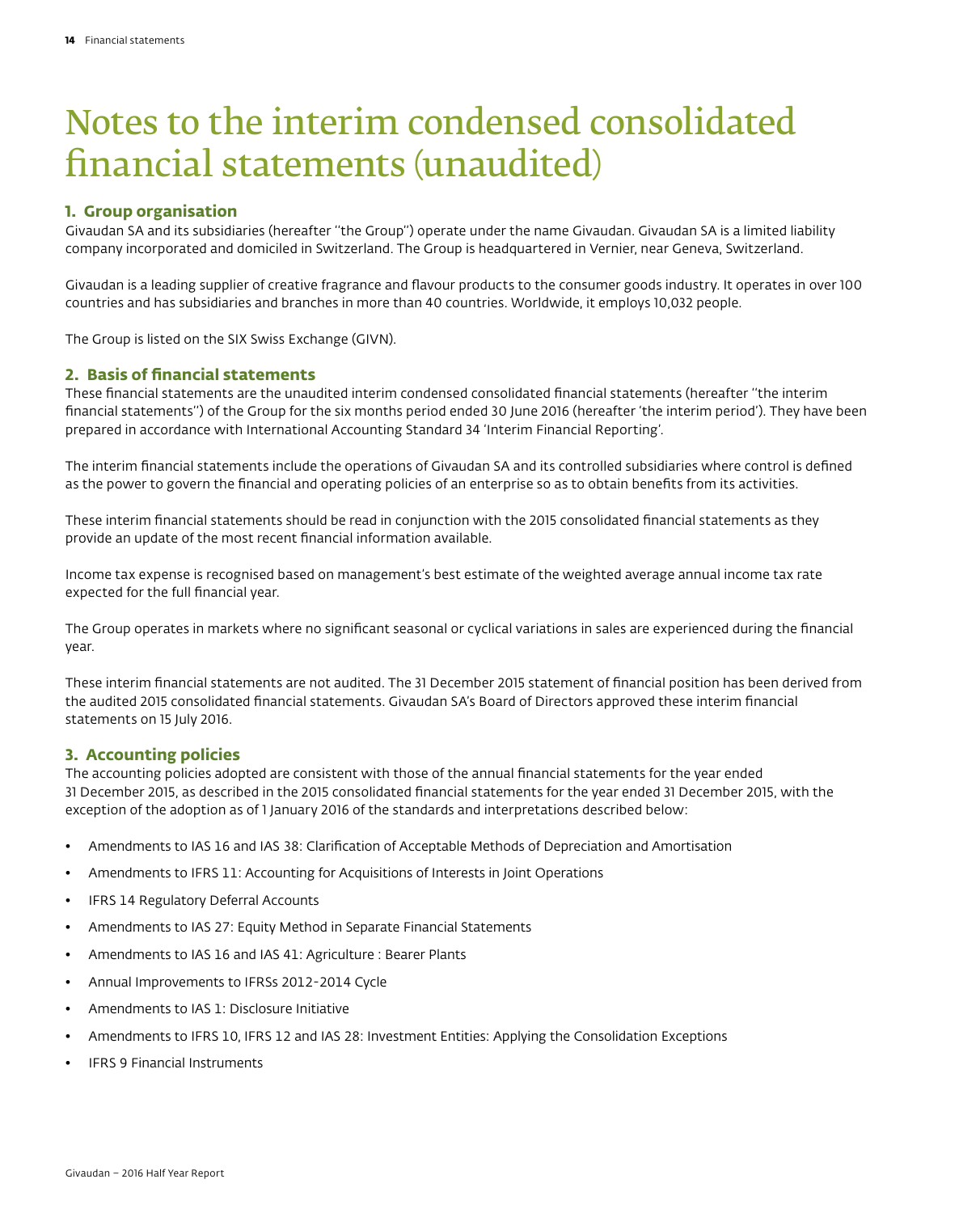The Group assessed that the adoption of the above standards does not affect the information already disclosed by the Group, except for IFRS 9 as described below.

As at 1 January 2016 the Group has early adopted IFRS 9 as issued in July 2014.

IFRS 9 addresses the classification, measurement and derecognition of financial assets and financial liabilities and introduces new rules for hedge accounting. As a result of the adoption of IFRS 9, the Group classifies all financial assets as financial assets at fair value through the income statement except for trade receivables which are classified at amortised cost.

The adoption of IFRS 9 helps to align the accounting of financial assets with the objectives to collect contractual cash flows as they become due and to sell financial assets.

#### **Financial assets at fair value through the income statement**

Financial assets that are used to fund the settlements of long-term incentive plans recognised as liabilities meet the objective of collecting contractual cash flows and selling financial assets. Investments accounted for as available-for-sale financial assets in accordance with IAS 39 change their measurement category to "at fair value through the income statement" which is more consistent, in the Group's opinion, with the Group's strategic investment objectives.

Derivative financial assets accounted for at fair value through the income statement in accordance with IAS 39 remain in the same measurement category unless they are designated as effective hedging instruments.

#### **Financial assets at amortised cost**

Trade receivables meet the objective of collecting contractual cash flows over their life. Trade receivables accounted for as "loans and receivables" financial assets in accordance with IAS 39 change their measurement category to "at amortised cost".

The new hedging rules align hedge accounting more closely with the Group's risk management practices. The hedging strategy of the Group is not changed.

The new impairment model is an expected credit loss (ECL) model which may result in the earlier recognition of credit losses than the incurred loss impairment model used in IAS 39. A simplified approach is applied for trade receivables for which the tracking of changes in credit risk is not required but instead the base lifetime expected credit loss at all times is applied. The current practice for measuring trade receivables does not change.

For financial liabilities, there is no change in their classification and measurement except for liabilities designated at fair value through the income statement for which the amount of change in the fair value that is attributable to changes in own credit risk is presented in other comprehensive income. The Group has currently only financial liabilities at amortised cost and therefore there is no impact on their classification.

The following tables summarise the impact of the above changes on the Group's financial position, on the statement of comprehensive income, and on earnings per share.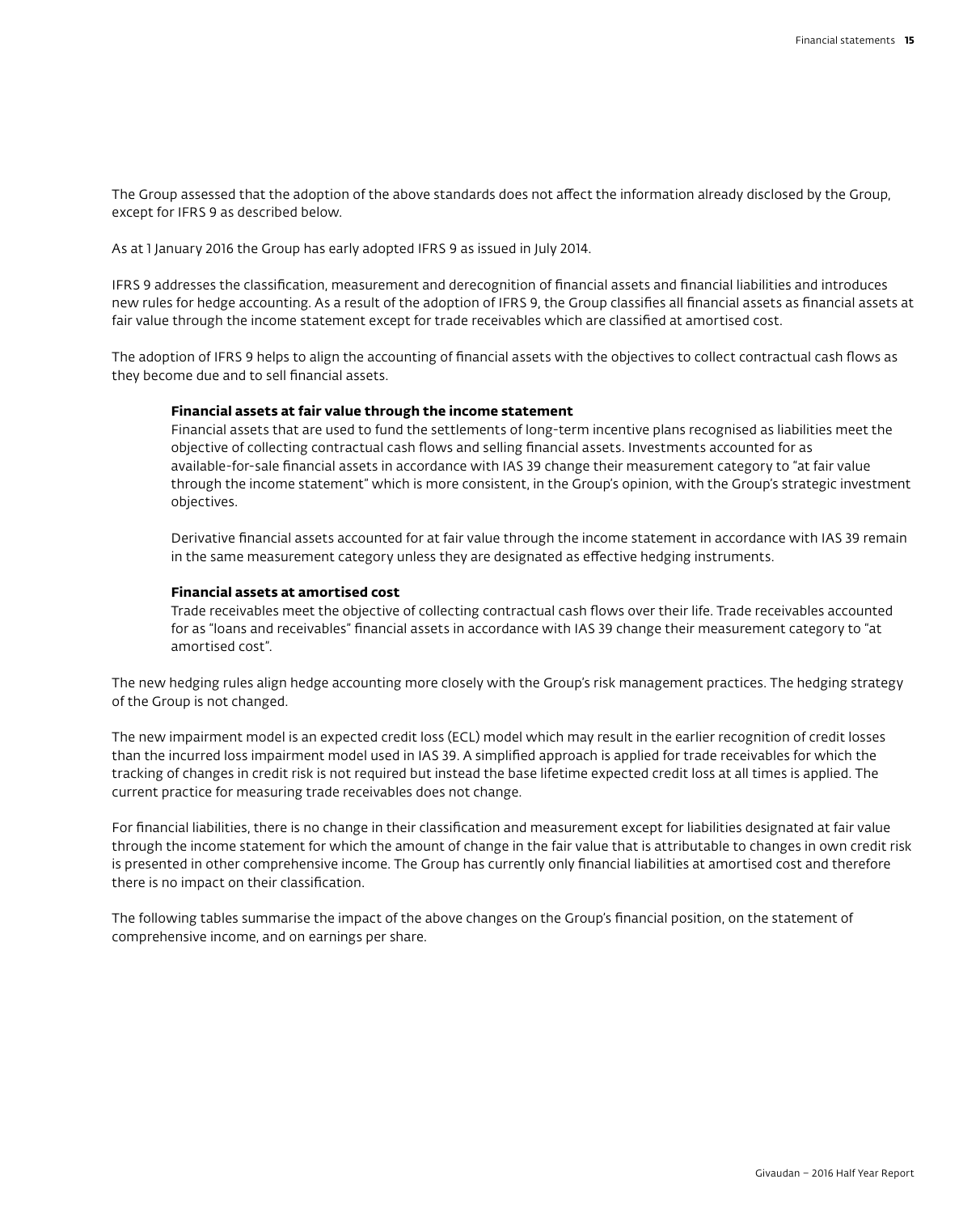# **Financial position as at 1 January 2015**

| in millions of Swiss francs                             |                        | Reported Adjustments | Restated |
|---------------------------------------------------------|------------------------|----------------------|----------|
| Available-for-sale financial assets                     | 64                     | (64)                 |          |
| Financial assets at fair value through income statement |                        | 64                   | 64       |
| <b>Current assets</b>                                   |                        |                      |          |
| Financial assets at fair value through income statement | 35                     | 41                   | 76       |
| Other long-term assets                                  | 75 <sup>a</sup>        | (41)                 | 34       |
| Non-current assets                                      |                        |                      |          |
| Retained earnings and reserves                          | 5.187                  | 22                   | 5.209    |
| Other components of equity                              | $(1,788)$ <sup>a</sup> | (22)                 | (1, 810) |
| Equity                                                  |                        |                      |          |

a) Including available-for-sale financial assets.

# **Comprehensive income for six months ended 30 June 2015**

| Change in currency translation                                                         | (282) | (1)                  | (283)    |
|----------------------------------------------------------------------------------------|-------|----------------------|----------|
| Exchange differences arising on translation of foreign operations                      |       |                      |          |
| (Gains) losses removed from equity and recognised in the consolidated income statement |       |                      |          |
| Movements in fair value, net                                                           |       | (2)                  |          |
| Available-for-sale financial assets                                                    |       |                      |          |
| Other comprehensive income                                                             |       |                      |          |
| Total other financial income (expense), net                                            | (16)  |                      | (13)     |
| Income statement                                                                       |       |                      |          |
| in millions of Swiss francs                                                            |       | Reported Adjustments | Restated |

# **Earnings per share**

| in Swiss francs            | Reported | Restated |
|----------------------------|----------|----------|
| Basic earnings per share   | 36.82    | 37.15    |
| Diluted earnings per share | 36.37    | 36.69    |

# **Financial position as at 31 December 2015**

| in millions of Swiss francs                             |                        | Reported Adjustments | Restated |
|---------------------------------------------------------|------------------------|----------------------|----------|
| Available-for-sale financial assets                     |                        | (2)                  |          |
| Financial assets at fair value through income statement |                        |                      |          |
| <b>Current assets</b>                                   |                        |                      |          |
| Financial assets at fair value through income statement | 35                     | 41                   | 76       |
| Other long-term assets                                  | 85 <sup>a</sup>        | (41)                 | 44       |
| Non-current assets                                      |                        |                      |          |
| Retained earnings and reserves                          | 5.361                  | 12                   | 5.373    |
| Other components of equity                              | $(1,959)$ <sup>a</sup> | (12)                 | (1,971)  |
| <b>Equity</b>                                           |                        |                      |          |

a) Including available-for-sale financial assets.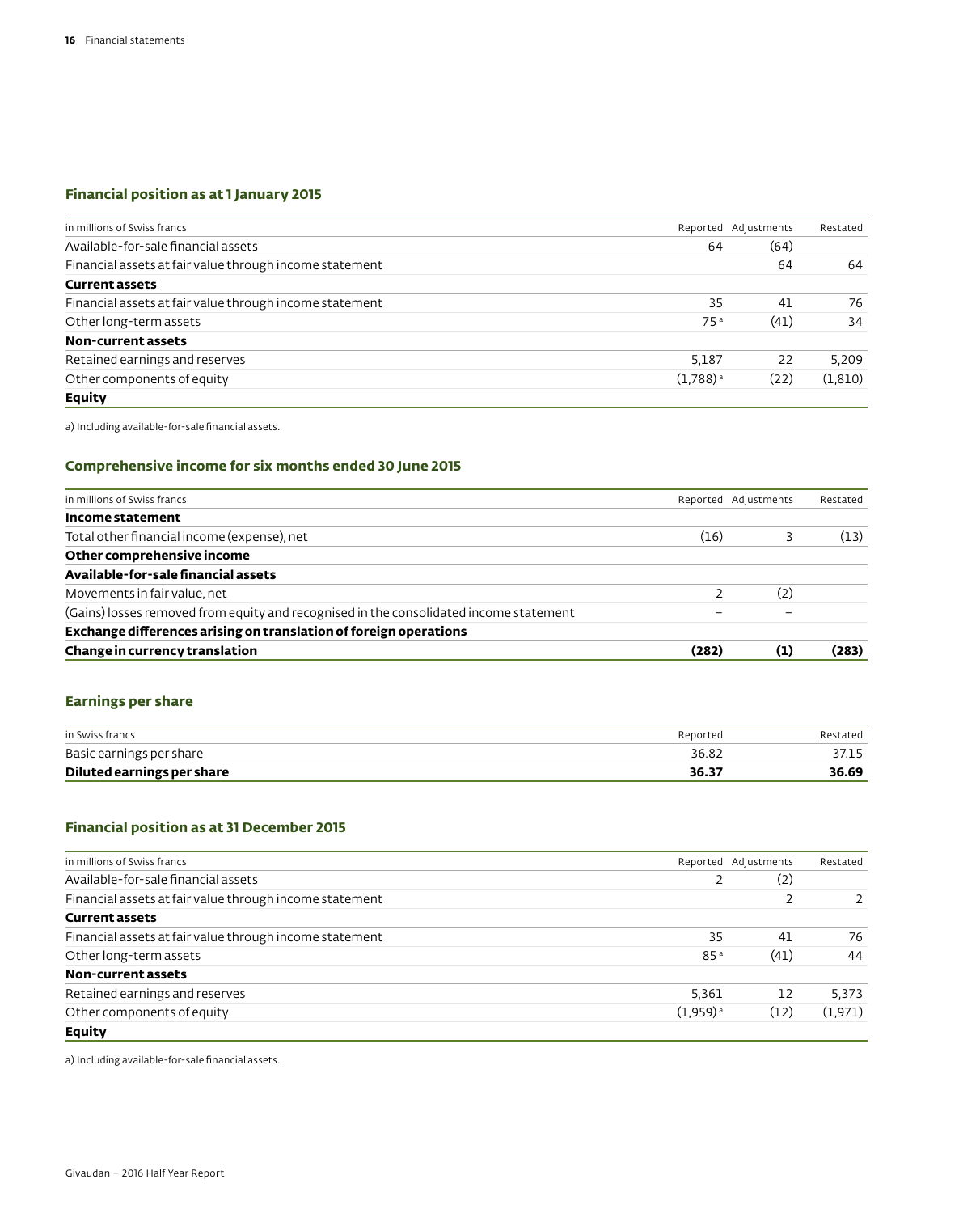### **4. Fair value measurements recognised in the statement of financial position**

Financial assets consisting of equity and debt securities of CHF 1 million (31 December 2015: CHF 2 million) were measured with Level 1 inputs whereas CHF 39 million (31 December 2015: CHF 41 million) were measured with Level 2 inputs. Corporate owned life insurance of CHF 36 million (31 December 2015: CHF 35 million) were measured with Level 2 inputs.

Derivative assets of CHF 9 million (31 December 2015: CHF 17 million) and derivative liabilities of CHF 139 million (31 December 2015: CHF 80 million) were measured with Level 2 inputs. Derivative assets and liabilities consist of forward foreign exchange contracts that are measured using quoted forward exchange rates and yield curves derived from quoted interest rates matching maturities of the contracts, and of interest swaps that are measured using quoted interest rates and yield curves derived from quoted interest rates matching maturities of the contracts.

There was no transfer between Level 1 and Level 2 categories in the period. The Group did not carry out any transactions on Level 3 inputs during and at the period presented in these interim financial statements.

# **5. Segment information**

#### **Business segments**

|                                                               |       | Fragrances |       | Flavours |       | Group |
|---------------------------------------------------------------|-------|------------|-------|----------|-------|-------|
| For the six months ended 30 June, in millions of Swiss francs | 2016  | 2015       | 2016  | 2015     | 2016  | 2015  |
| Segment sales                                                 | 1,132 | 1,023      | 1,210 | 1,167    | 2,342 | 2,190 |
| Less inter segment sales <sup>a</sup>                         |       |            | (8)   | (6)      | (8)   | (6)   |
| Segment sales to third parties                                | 1,132 | 1,023      | 1,202 | 1,161    | 2,334 | 2,184 |
| <b>EBITDA</b>                                                 | 351   | 244        | 287   | 322      | 638   | 566   |
| as % of sales                                                 | 31.0% | 23.8%      | 23.9% | 27.8%    | 27.3% | 25.9% |
| Depreciation                                                  | (26)  | (25)       | (31)  | (29)     | (57)  | (54)  |
| Amortisation                                                  | (38)  | (37)       | (43)  | (43)     | (81)  | (80)  |
| Impairment of long-lived assets                               |       | (1)        | -     | (3)      |       | (4)   |
| Acquisition of Property, plant and equipment                  | 16    | 32         | 29    | 25       | 45    | 57    |
| Acquisition of Intangible assets                              | 14    | 8          | 13    | 9        | 27    | 17    |
| <b>Total Gross Investments</b>                                | 30    | 40         | 42    | 34       | 72    | 74    |

a) Transfer prices for inter-divisional sales are set on an arm's length basis.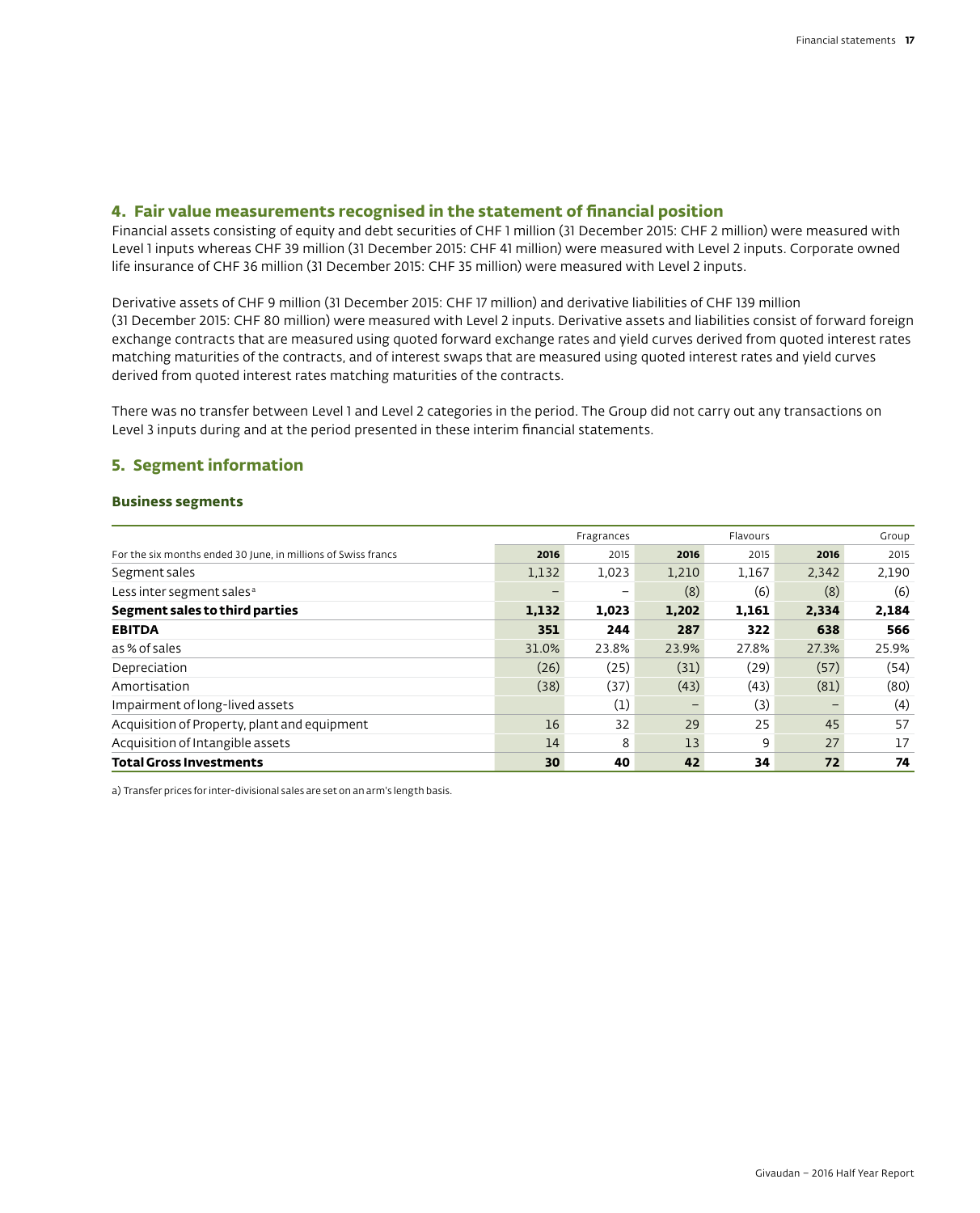# **Reconciliation table to Group's operating income**

|                                                               |       | Fragrances       |                          | Flavours |       | Group             |
|---------------------------------------------------------------|-------|------------------|--------------------------|----------|-------|-------------------|
| For the six months ended 30 June, in millions of Swiss francs | 2016  | 2015             | 2016                     | 2015     | 2016  | 2015 <sup>a</sup> |
| <b>EBITDA</b>                                                 | 351   | 244              | 287                      | 322      | 638   | 566               |
| Depreciation                                                  | (26)  | (25)             | (31)                     | (29)     | (57)  | (54)              |
| Amortisation                                                  | (38)  | (37)             | (43)                     | (43)     | (81)  | (80)              |
| Impairment of long-lived assets                               |       | $\left(1\right)$ | $\overline{\phantom{0}}$ | (3)      |       | (4)               |
| <b>Operating income</b>                                       | 287   | 181              | 213                      | 247      | 500   | 428               |
| as % of sales                                                 | 25.4% | 17.7%            | 17.7%                    | 21.3%    | 21.4% | 19.6%             |
| Financing costs                                               |       |                  |                          |          | (27)  | (31)              |
| Other financial income (expense), net                         |       |                  |                          |          | (18)  | (13)              |
| Income before taxes                                           |       |                  |                          |          | 455   | 384               |
| as % of sales                                                 |       |                  |                          |          | 19.5% | 17.6%             |

a) Previous year figures have been restated in early adoption of IFRS 9 (see Note 3).

# **Classification of amortisation expenses is as follows:**

|                                                               |      | Fragrances |                 | Flavours |      | Group |
|---------------------------------------------------------------|------|------------|-----------------|----------|------|-------|
| For the six months ended 30 June, in millions of Swiss francs | 2016 | 2015       | 2016            | 2015     | 2016 | 2015  |
| Cost of sales                                                 |      | 4          |                 |          |      |       |
| Selling, marketing and distribution expenses                  |      | 8          | 9               | 8        | 18   | 16    |
| Research and product development expenses                     |      | 6          | 10 <sup>°</sup> | 14       | 14   | 20    |
| Administration expenses                                       |      |            |                 |          |      |       |
| Other operating expenses                                      | 19   | 19         | 21              | 20       | 40   | 39    |
| Total                                                         | 38   | 37         | 43              | 43       | 81   | 80    |

# **6. Other operating income**

| For the six months ended 30 June, in millions of Swiss francs | 2016 | 2015 |
|---------------------------------------------------------------|------|------|
| Gains on disposal of fixed assets                             |      |      |
| Other income                                                  | 60   | 36   |
| Total other operating income                                  | 60   | 36   |

In the first six months of 2016 the Group recognised a one-off non-cash gain of CHF 55 million (2015: CHF 32 million) following a change in the pension plans.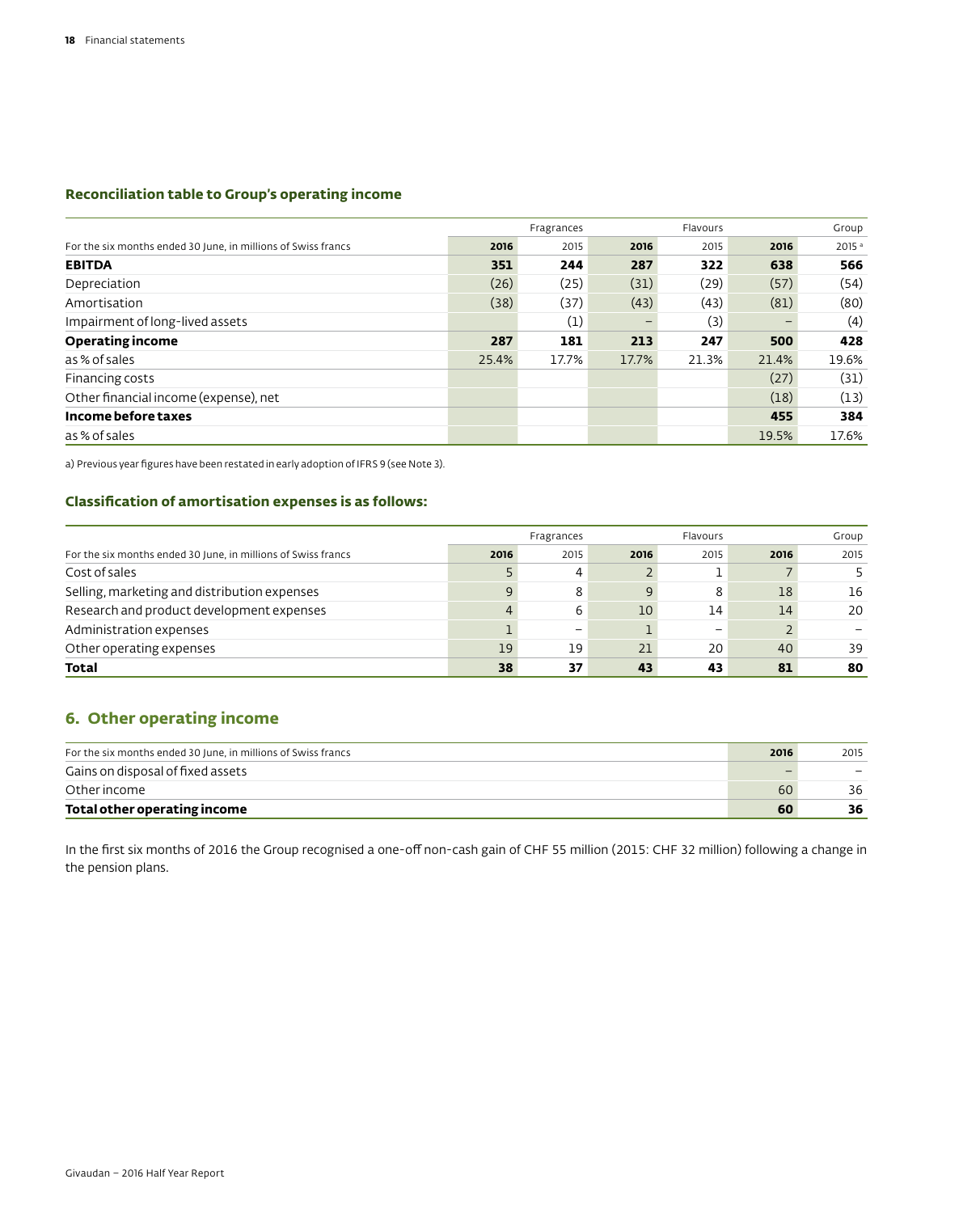# **7. Other operating expense**

| For the six months ended 30 June, in millions of Swiss francs | 2016 | 2015 |
|---------------------------------------------------------------|------|------|
| Amortisation of intangible assets                             | 40   | 39   |
| Impairment of long-lived assets                               |      | 4    |
| Losses on disposal of fixed assets                            |      |      |
| Acquisition related costs                                     |      |      |
| Other expenses                                                | 15   | 23   |
| Total other operating expense                                 | 56   | 67   |

# **8. Financing costs**

| For the six months ended 30 June, in millions of Swiss francs | 2016 | 2015 |
|---------------------------------------------------------------|------|------|
| Interest expense                                              | 22   | 23   |
| Net interest related to defined benefit pension plans         |      | 8    |
| Derivative interest (gains) losses                            | (3)  | (1)  |
| Amortisation of debt discounts                                |      |      |
| <b>Total financing costs</b>                                  | 27   | 31   |

# **9. Other financial (income) expense, net**

| For the six months ended 30 June, in millions of Swiss francs                                                     | 2016 | 2015 <sup>a</sup> |
|-------------------------------------------------------------------------------------------------------------------|------|-------------------|
| Fair value and realised (gains) losses from derivatives instruments, net (at fair value through income statement) | 44   | (53)              |
| Exchange (gains) losses, net                                                                                      | (29) | 64                |
| Realised (gains) losses from financial instruments measured at fair value through income statement                |      |                   |
| Unrealised (gains) losses from financial instruments measured at fair value through income statement              | (1)  | (3)               |
| Interest (income) expense                                                                                         | (1)  | (1)               |
| Capital taxes and other non business taxes                                                                        |      |                   |
| Other (income) expense, net                                                                                       |      |                   |
| Total other financial (income) expense, net                                                                       | 18   |                   |

a) Previous year figures have been restated in early adoption of IFRS 9 (see Note 3).

# **10. Income taxes**

The interim period income tax expense as a percentage of income before taxes was 19% (2015: was 11% following changes in Swiss Accounting Law and the Group's legal structure. Excluding these items, the income tax expense as a percentage of income before taxes in June 2015 was 19%).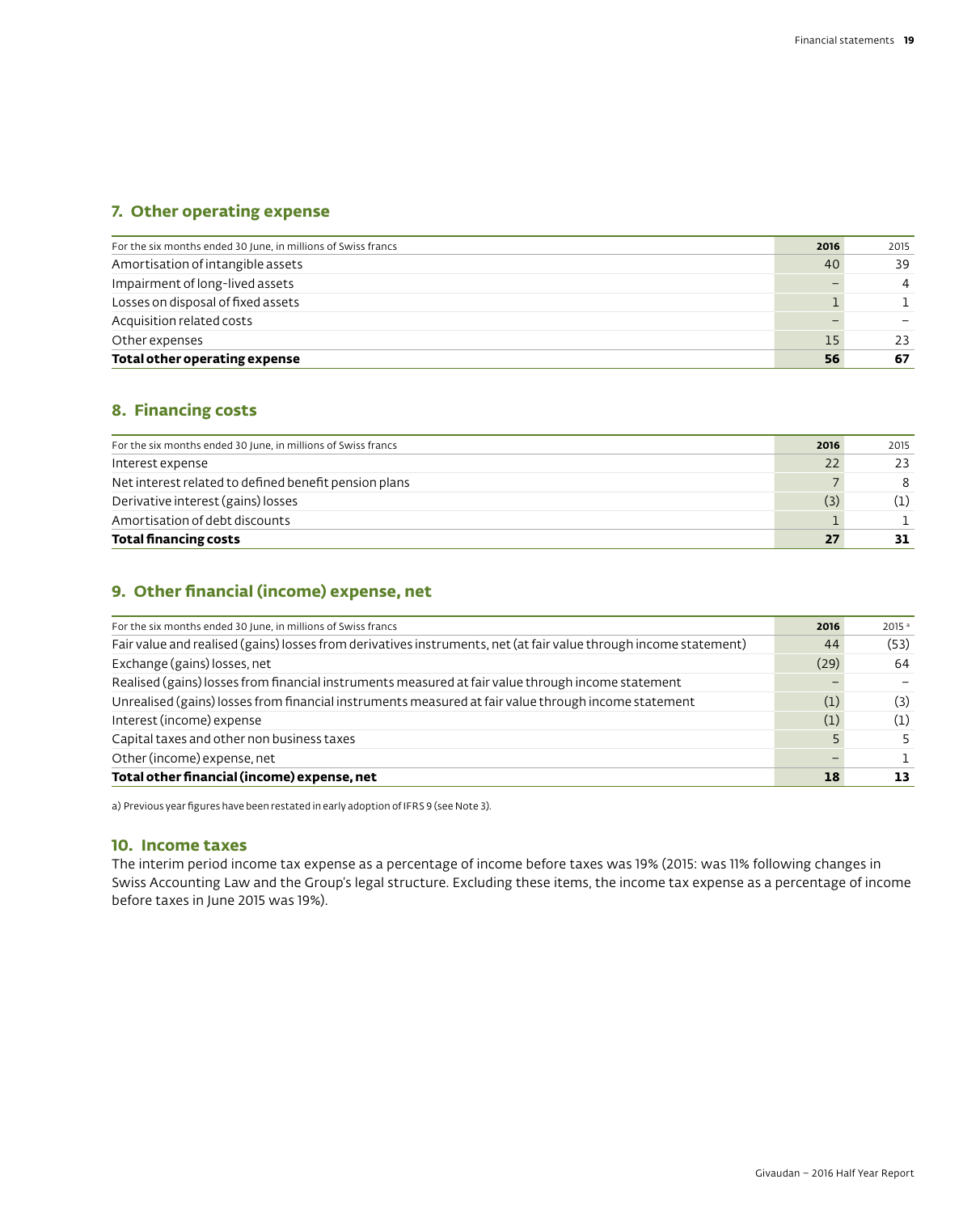# **11. Earnings per share**

# **Basic earnings per share**

Basic earnings per share is calculated by dividing the net income attributable to shareholders by the weighted average number of shares outstanding:

|                                                                                  | 2016     | 2015 <sup>a</sup>   |
|----------------------------------------------------------------------------------|----------|---------------------|
| Income attributable to equity holder of the parent (in millions of Swiss francs) | 368      | 342                 |
| Weighted average number of shares outstanding                                    |          |                     |
| Ordinary shares                                                                  |          | 9,233,586 9,233,586 |
| Treasury shares                                                                  | (33.052) | (26,986)            |
| Net weighted average number of shares outstanding                                |          | 9,200,534 9,206,600 |
| Basic earnings per share (CHF)                                                   | 40.00    | 37.15               |

a) Previous year figures have been restated in early adoption of IFRS 9 (see Note 3).

#### **Diluted earnings per share**

For the calculation of diluted earnings per share, the weighted average number of shares outstanding is adjusted to assume conversion of all potentially dilutive shares:

|                                                                                                        | 2016  | 2015 <sup>a</sup>   |
|--------------------------------------------------------------------------------------------------------|-------|---------------------|
| Income attributable to equity holder of the parent (in millions of Swiss francs)                       | 368   | 342                 |
| Weighted average number of shares outstanding for diluted earnings per share of 87,154 (2015: 114,548) |       | 9,287,688 9,321,148 |
| Diluted earnings per share (CHF)                                                                       | 39.62 | 36.69               |

a) Previous year figures have been restated in early adoption of IFRS 9 (see Note 3).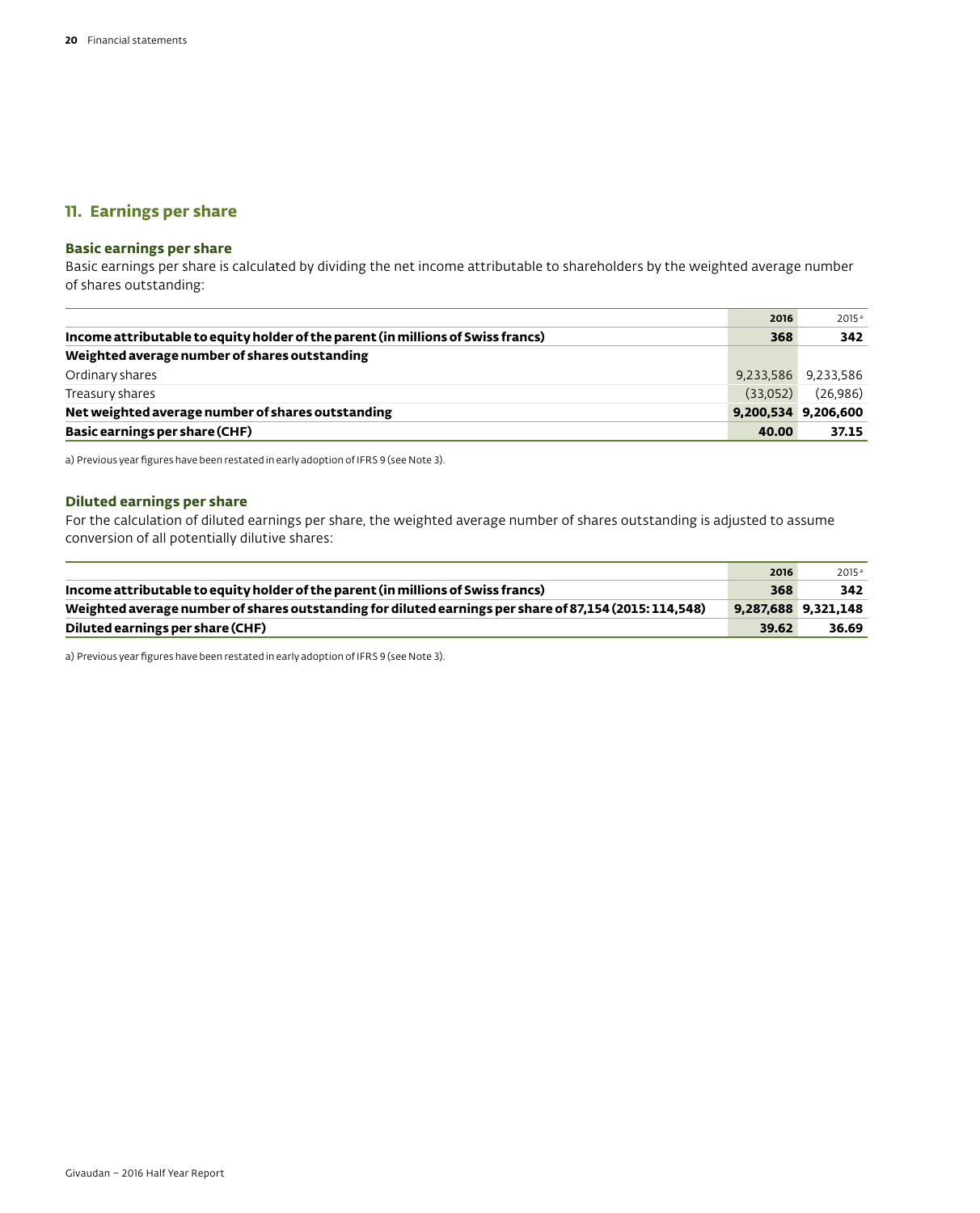# **12. Debt**

| 2016<br>in millions of Swiss francs | Within<br>1 to 3 years   | Within<br>3 to 5 years | Thereafter | Total                    | Short-term<br>long-term within 1 year | Total          |
|-------------------------------------|--------------------------|------------------------|------------|--------------------------|---------------------------------------|----------------|
| <b>Floating rate debt</b>           |                          |                        |            |                          |                                       |                |
| Bank facility                       |                          |                        |            |                          |                                       |                |
| <b>Bank overdrafts</b>              |                          |                        |            |                          | $\overline{2}$                        | $\overline{2}$ |
| <b>Total floating rate debt</b>     |                          |                        |            |                          | $\overline{2}$                        | $\overline{2}$ |
| <b>Fixed rate debt</b>              |                          |                        |            |                          |                                       |                |
| Bank borrowings                     |                          |                        |            |                          | 153                                   | 153            |
| Straight bonds                      | 299                      | 100                    | 298        | 697                      | 150                                   | 847            |
| Private placements                  |                          | 39                     | 205        | 244                      |                                       | 244            |
| <b>Total fixed rate debt</b>        | 299                      | 139                    | 503        | 941                      | 303                                   | 1,244          |
| Balance as at 30 June               | 299                      | 139                    | 503        | 941                      | 305                                   | 1,246          |
| 2015<br>in millions of Swiss francs | Within                   | Within                 | Thereafter | Total                    | Short-term<br>long-term within 1 year | Total          |
| <b>Floating rate debt</b>           | 1 to 3 years             | 3 to 5 years           |            |                          |                                       |                |
| <b>Bank facility</b>                | $\equiv$                 |                        |            |                          |                                       |                |
| <b>Bank overdrafts</b>              |                          |                        |            |                          | 3                                     | 3              |
| <b>Total floating rate debt</b>     | $\overline{\phantom{0}}$ |                        |            | $\overline{\phantom{0}}$ | 3                                     | з              |
| <b>Fixed rate debt</b>              |                          |                        |            |                          |                                       |                |
| Bank borrowings                     |                          |                        |            |                          |                                       |                |
| Straight bonds                      | 299                      | 100                    | 298        | 697                      | 150                                   | 847            |
| Private placements                  |                          | 40                     | 210        | 250                      | 55                                    | 305            |
| <b>Total fixed rate debt</b>        | 299                      | 140                    | 508        | 947                      | 205                                   | 1,152          |
| <b>Balance as at 31 December</b>    | 299                      | 140                    | 508        | 947                      | 208                                   | 1,155          |

# **13. Equity**

At the Annual General Meeting held on 17 March 2016 the distribution of an ordinary dividend of CHF 54.00 per share (2015: ordinary dividend of CHF 50.00 per share) was approved. The dividend payment has been primarily made out of additional paid-in capital reserve which Givaudan showed in total equity as at the end of 2015, with the remainder paid out of available retained earnings.

At 30 June 2016 the share capital amounts to CHF 92,335,860, divided into 9,233,586 fully paid-up registered shares with a nominal value of CHF 10.00 each. Each share gives the right to one vote.

# **14. Own equity instruments**

The Group holds own equity instruments and derivatives on own shares mainly to cover the anticipated obligations related to the executive share and share option plans. At 30 June 2016, the Group held 14,887 own shares (2015: 21,706), as well as derivatives on own shares equating to a long position of 45,296 (2015: 65,288).

# **15. Contingent liabilities**

From time to time and in varying degrees, Group operations and earnings continue to be affected by political, fiscal and regulatory developments, including those relating to environmental protection, in the countries in which it operates.

The activities in which the Group is engaged are also subject to physical risks of various kind. The nature and frequency of these developments and events, not all of which are covered by insurance, as well as their effect on the future operations and earnings are not predictable.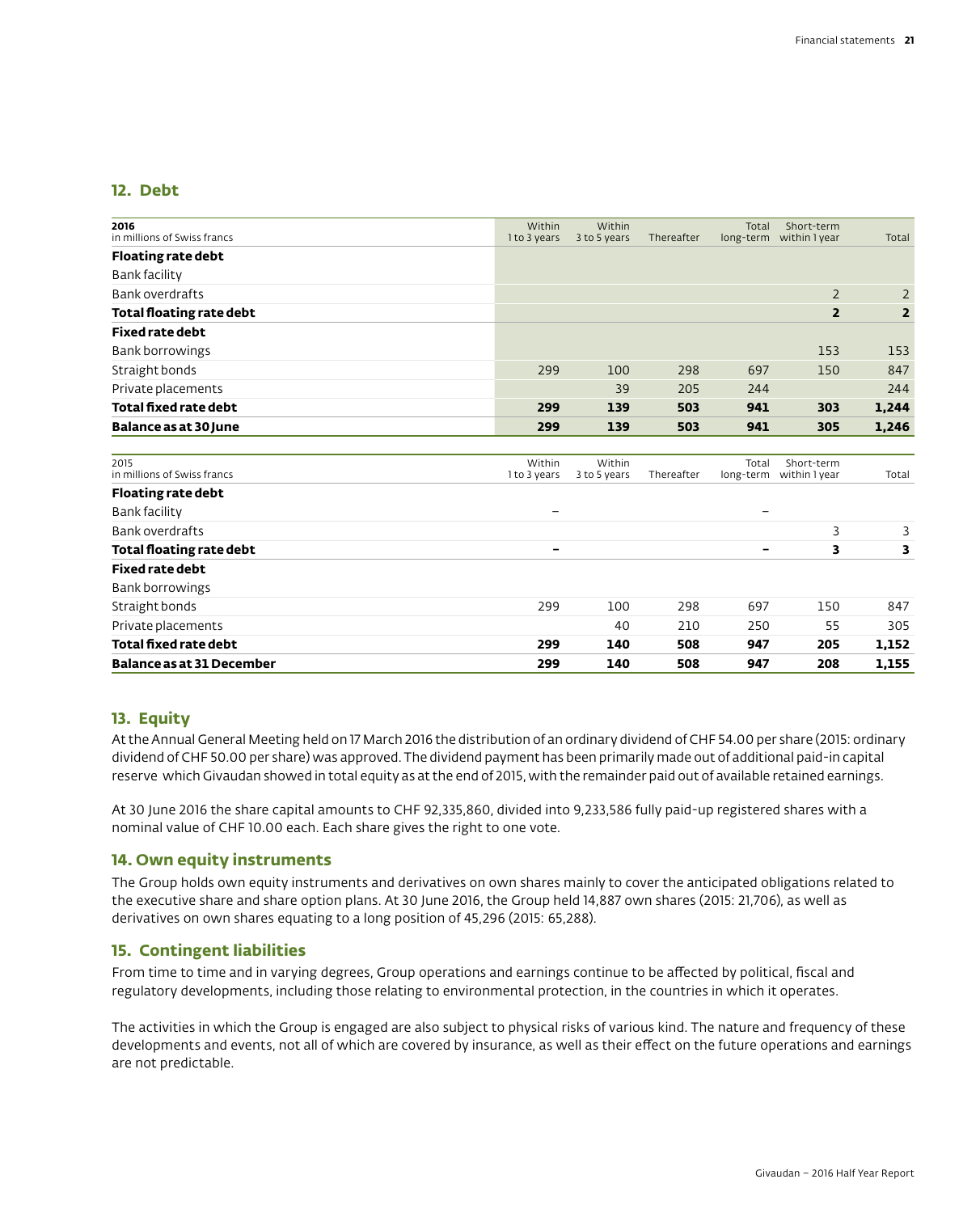Givaudan Group companies are involved in various legal and regulatory proceedings of a nature considered typical of its business, including contractual disputes and employment litigation.

One of the Group's US affiliates, Givaudan Flavors Corporation was named as a defendant in several lawsuits brought against it and other flavour companies and raw diacetyl suppliers. The plaintiffs alleged that they sustained pulmonary injuries due to diacetyl containing butter flavours manufactured by one or more of the flavour company defendants. The majority of the cases filed against Givaudan Flavors Corporation have been settled. The Group has already recovered or will recover amounts it is entitled to under the terms of its insurance policies.

# **16. Other information**

On 23 May 2016, as part of its 2020 strategy to strengthen capabilities in integrated savoury solutions, Givaudan announced that it is acquiring ConAgra Foods' Spicetec Flavors & Seasonings business. As closing has not been completed, the proposed acquisition has no impact on the financial results to June 2016.